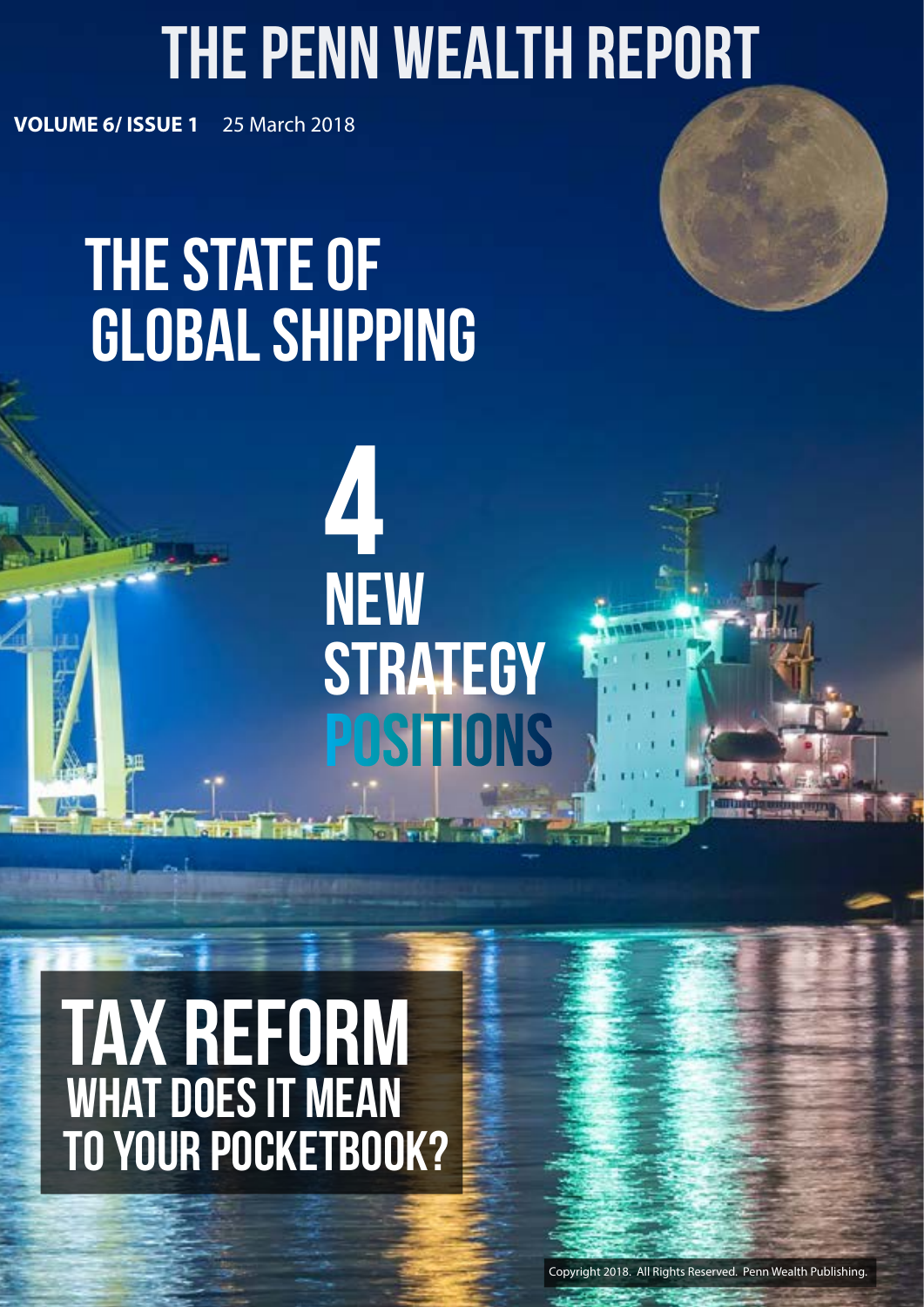9393 West 110th Street, 51 Corporate Woods, Overland Park, KS 66210 913.538.7174 www.pennwealthreport.com member.services@pennwealth.com

#### $\epsilon$  penn wealth publishing wealth. Success,  $H$ appin *Wealth. Success. Happiness.*



### 06 Tax Reform! The first overhaul to the US tax code in thirty years has been codified, so what does that mean to

Copyright 2018. All Rights Reserved.

#### IN TEA PARTY OC US . US OC THE BOSTON





# 12



- 04 *[Photo of theWeek](#page-2-0)* [SpaceX Falcon 9 first stage landing](#page-2-0)
- **05** *<u>The Week in Charts</u>* Top news of the week.

## your wallet? *Trading Desk*

06

**cover Containership awaiting loading in dock. There are approximately 400 liner services in the world making around 9,000 port calls per week.**

- 08 The State of Global Shipping After investors got burned during the global downturn, this industry is now rife with opportunity—but beware!
- 10 *The Problem with Johnson Controls* Under-performance of this industrial conglomerate and a number of other headwinds made us reevaluate our position.

### 12 *T. Boone Pickens' Inspired Fund* The NYSE Pickens Oil Response ETF is one of the more fasciniating new funds we've seen lately.

As Comcast drops bid, Disney will end up with Fox assets, minus Fox News

14 New Holdings in Four Strategies Our buys and sells over the period, along with other select analyst comments.

Air Force taps Lockheed Martin to produce autonomous cruise missiles

- *[Four Undervalued](#page-6-0) Gems* 131 Diana Shipping
- 2 Ultra Clean Holdings
- 3 Nordic American Tankers
- 4 Signet Jewelers

- *[Strategic Income](#page-10-0) Portfolio* 20
- *[Dynamic Growth](#page-11-0) Strategy* 22
- *[Global Leaders](#page-12-0) Club* 24
- *[Intrepid Trading](#page-13-0) Platform* 26
- *[New Frontier Fund](#page-14-0)* 28

The Howard Hughes Corp unveils its new luxury living tower in Honolulu

Bitcoin futures begin trading on the Chicago Board Options Exchange 16

> Disney-controlled Hulu had a blowout 2017

The end of the cashier?

US quashes China's Ant Financial bid to takeover Dallasbased MoneyGram 17

> The IEA confirms it: US shale producers are OPEC's biggest threat

US slams Germany over allowance of new Russian natural gas line 18

> GE announces a \$6.2 billion insurance write-off, then dropped the bomb

Venezuela's one saving grace, oil production, falls to a 28-year low 19

Top Quotes of the Week

## [Weekly Business Report](#page-8-0)

### *Tactical Awareness*

### *Investment Intelligence*

## *The Penn Strategies*

## *Under the Radar*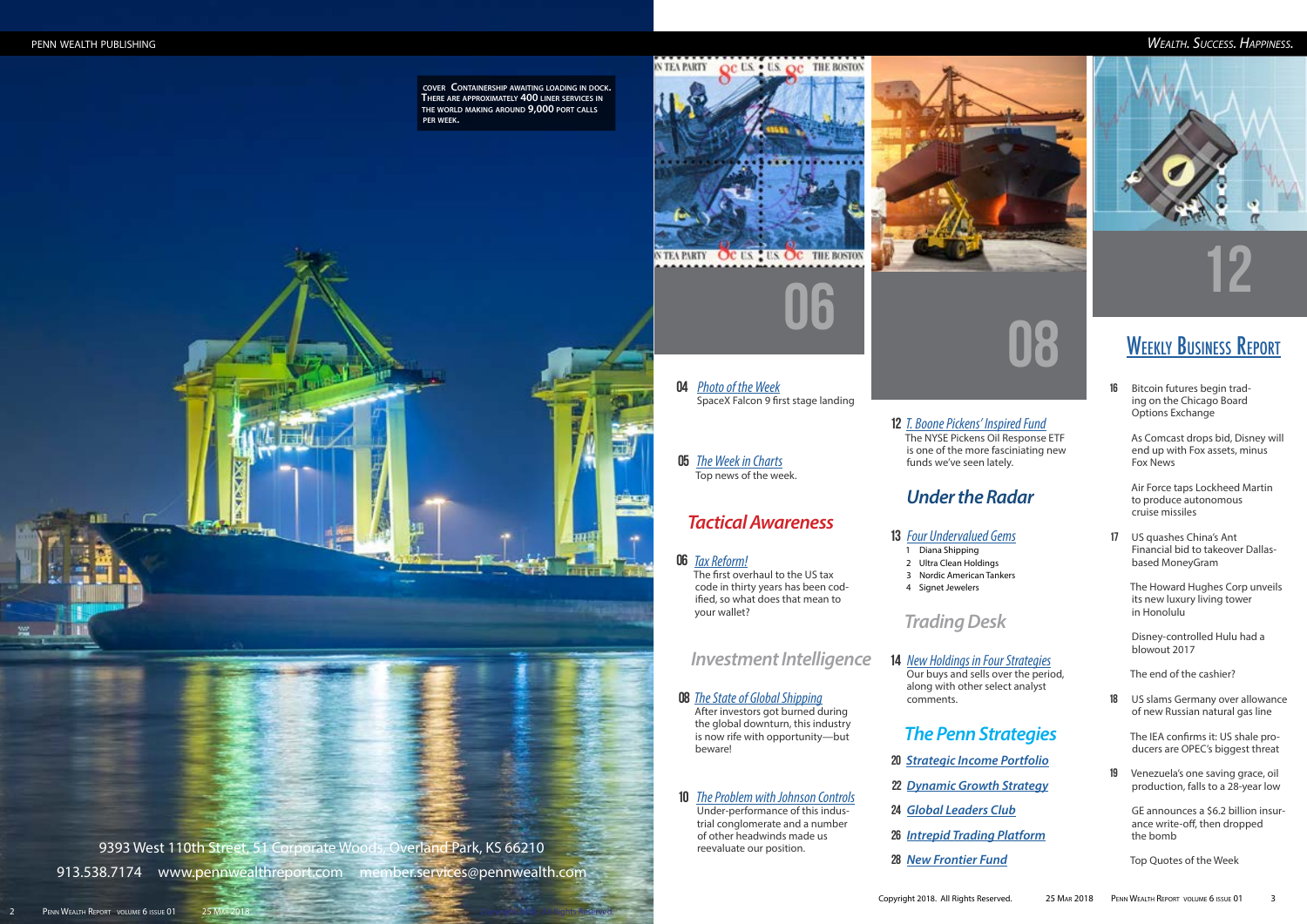# <span id="page-2-0"></span>PHOTO OF THE WEEK

#### Penn Wealth Publishing

**Subscription Information** http://www.pennwealthreport.com/the-report.htm[l](http://www.pennexcellence.com/Products___Services.html)

Penn Wealth Publishing 9393 West 110th Street 51 Corporate Woods Suite 500 Overland Park, KS 66210

This magazine is subject to copyright protection. All rights reserved. Penn Wealth Publishing, LLC.





Charts tell the story. Here are some of our favorites from recent days. For the top business and economics stories of the week, visit [Penn...After Hours](http://www.penneconomics.com/pennafter-hours.html) at [www.penneconomics.com](http://www.penneconomics.com).





**Oil's great resurgence**

Oil futures have risen from about \$43.75 per barrel six months ago to \$64.47 as of the 23rd of January. That's a 47% gain in half-a-year. Normally, we would take a position in one of our two go-to short oil ETFs at this price, but experience tells us we may not be at the ceiling just yet. Yes, higher prices help OPEC and Russia, but they also help US producers, which is a good thing. Sadly, there go prices

at the pump.

**Michael S. Hazell**  *editor in chief*

# THE WEEK IN CHARTS

### **Does leadership matter?**

### **Rate worries spook market**

While they play nice in public view, there is an ongoing feud between the two former CEOs of industrial giant General Electric. The legendary Jack Welch regrets grooming his replacement, Jeffrey Immelt, and Immelt thinks that Welch left him a lumbering giant whose best days were behind it. Whose right? All metrics support Welch. The only question now is whether or not the company can return to greatness—and whether or not John Flannery is the right person to head the turnaround effort. (We say no.)

The stock market finally took a little breather early in the week, but it wasn't due to geopolitical concerns or earnings. It had everything to do with fears that the Fed will raise interest rates quicker than earlier anticipated due to the robust US economy. The 10 year Treasury rate reflects this concern.



## SpaceX Falcon 9 first stage landing...



*Photo Courtesy: SpaceX*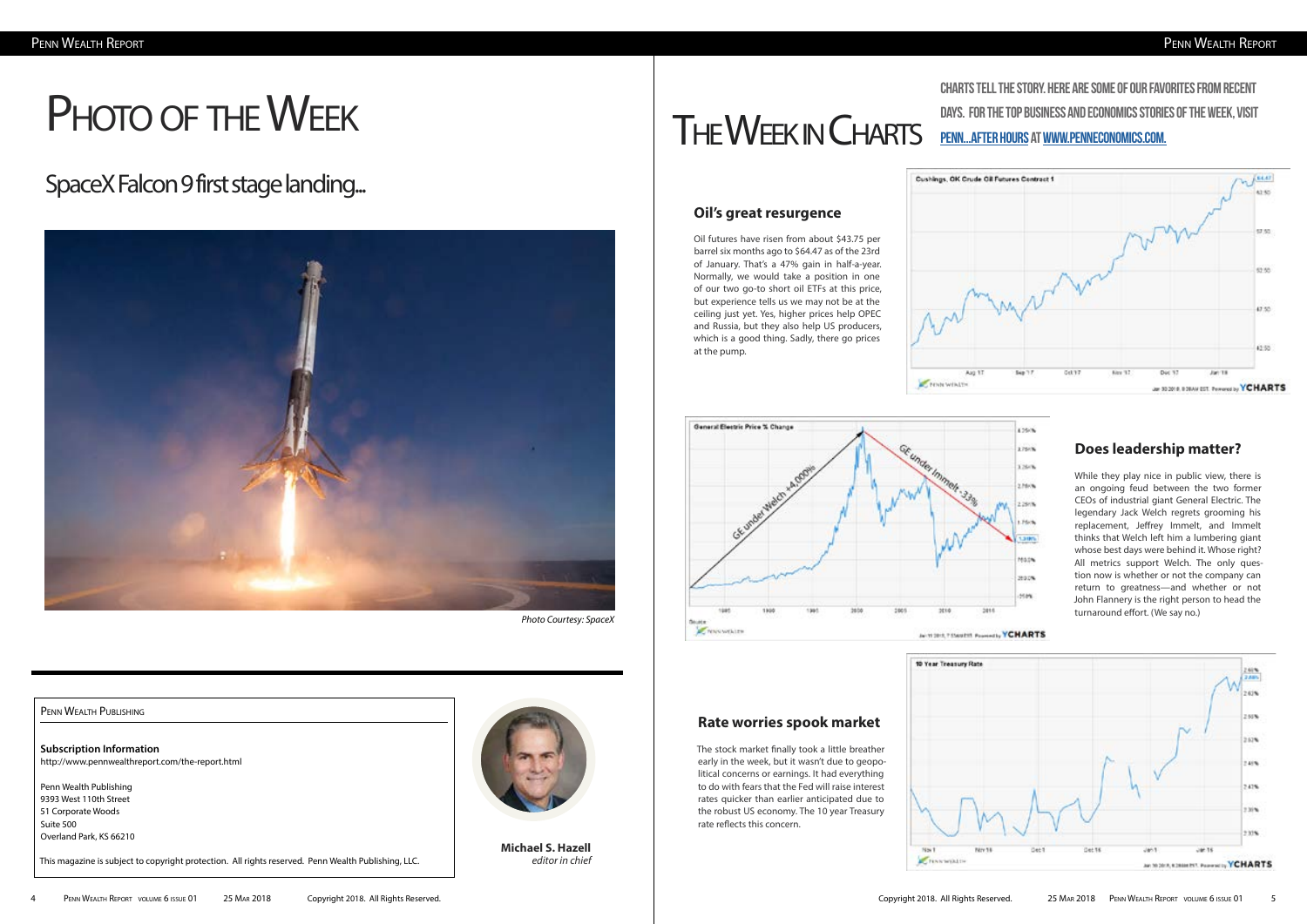### <span id="page-3-0"></span>Tactical Awareness that the community activities role acontext renew the community of the community of the community  $\Gamma$ actical Awareness

One final note on education. There was fear-mongering surrounding grad school students who receive tuition assistance for teaching classes. One headline screamed "Graduate student tax bills climbing by 400%." The proposed change to these tuition waivers (making the tuition taxable as income) had no chance of making it into the final bill, so the fear-mongering was just that.

**right** Rates under the new tax law have gone down, while the income thresholds have gone up

| <b>New Rate</b> | For income levels over | <b>Old Rate</b> | For income levels over |
|-----------------|------------------------|-----------------|------------------------|
| 10%             | \$0                    | 10%             | \$0                    |
| 12%             | \$19,050               | 15%             | \$19,050               |
| 22%             | \$77,400               | 25%             | \$77,400               |
| 24%             | \$165,000              | 28%             | \$156,150              |
| 32%             | \$315,000              | 33%             | \$237,950              |
| 35%             | \$400,000              | 35%             | \$424,950              |
| 37%             | \$600,000              | 39.60%          | \$480,050              |



Taxation

of education. That truly is an enormous change. Now, if we could somehow get school vouchers written into law, the education system in America would truly undergo a radical change for the better. The teachers' union will fight to the death against that change.

*The marriage penalty is gone* Under the old tax laws, two single people living together and filing separate taxes would pay less than a married couple filing jointly, but with the exact same income as the two single filers. Under the new law, the "married filing jointly" income thresholds are exactly double the single thresholds, negating this thoughtless penalty.

#### *Capital gains taxes remain mostly the same*

There were some ugly ideas for the new tax plan either floating around in congress, or in the minds of fear-mongering journalists. One dealt with the way capital gains on investments are taxed. In the end, however, little changed: short-term capital gains on investments held less than one year before being sold will still be taxed at the investor's ordinary income rate. Taxes on long-term gains will be taxed at 0%, 15% (overwhelmingly most Americans), or 20%, depending on the taxpayer's level of earned income.

*The mortgage interest deduction* Talk about hyperbole. We were watching CNBC one day in early November, when the red-faced CEO of the National Association of Home Builders (NAHB) proclaimed, *"This* (tax bill) *will cause a recession!*" Huh? Clients were calling in upset because they would no longer be able to deduct their home mortgage interest. Not so fast.

There *were* changes to the mortgage interest deduction, but unless you are Jay-Z or Beyonce (yawn), with a \$43 million mortgage on your new digs, odds are astronomically good

that you won't be affected. If you have an outstanding home mortgage loan of \$500,000 or less, you will still be able to deduct 100% of your mortgage interest on your taxes. But, suppose you are

a member of the elite, and have a \$1 million mortgage, here's what happens: you will still be able to deduct the interest from the first \$500,000 of your loan, but not the interest from any amount over that halfa-million. A housing recession? Really? (Interesting observation here: According to the press, the tax cuts were only for the wealthy. So, how come it seems like the rich are the only ones getting hammered?)

#### *SALT in the wound for big earners in high-tax states*

It's bad enough that high-tax states like California, New York, and New Jersey charge their denizens a confiscatory tax rate, but now high-earners will also have limits placed on what they can deduct from their federal taxes. Under the new law, these individuals will only be able to deduct the first \$10,000 of state, local, and property taxes on their itemized federal return. Until now, that amount has been unlimited. On the bright side, the law virtually eliminates the alternative minimum tax, which should help the muni bond market.

#### *The corporate tax rate*

With respect to America's competitive standing in the global business community, we saved the best for last. Of all the developed nations, the US had the most onerous tax rate on the planet. The 35% corporate tax rate not only dissuaded international companies from setting up shop in the US (hiring US workers), it encouraged US companies to set up their headquarters overseas, build new plants outside of this country, and keep cash earned globally outside the reach of Uncle Sam. It was a joke, with our global competitors laughing all the way to the bank. American enterprise rejoice, those days are gone.

ioint filers. "I can no longer deduct my medical expenses." Wrong. Not only was the deduction not eliminated, it was actually expanded for two years. Under previous tax law, medical expenses must exceed 10% of adjusted gross income (AGI) to qualify for a write-off. Under the new law, that threshold will be reduced to 7.5% for the 2017 and 2018 tax years, and then return to 10% in 2019. The AARP's predictable and stale whining about the new law is vacuous.

> The new 21% corporate tax rate had, quite literally, an immediate effect. Companies began announcing worker bonuses, pay increases, increased 401(k) matches, and a massive repatriation of cash held overseas. If you forget all the other goodies in the new tax law, this one component will have a positive effect on the US economy for years to come.

It was a long-fought battle—one which detractors had predicted (and hoped) would never bear any meaningful fruit. But all of the naysayers and critics, with their own personal agendas, have been defeated. On Friday the 22nd of December, the president signed the early Christmas gift, giving Americans—across the economic spectrum—a massive tax cut, the likes of which has not been seen in over three decades.

#### *Will the new tax law really lower my taxes?*

There were a litany of false narratives written about the tax reform bill, and too many Americans still take what they read in the papers and see on TV as gospel. Here are a few examples of the bunk we heard in the weeks leading up to the plan's passage:

- "The tax plan only helps the rich"
- "My mortgage interest deduction is gone"
- "I can no longer deduct my student loans"
- "I can't deduct my state taxes any longer"
- "I can't deduct my medical expenses"
- "The child tax credit is gone"

• "The real estate market will be decimated" These statements run the gamut between misleading and outright false. So, let's take a deeper dive and see what the new bill really does, and separate fact from fiction.

#### *Your tax return on a postcard?*

Ever since former Congressman Dick Armey of Texas famously waved around his tax postcard in the mid-90s, an ultra-simple tax return has been the dream of everyday Americans, and the nightmare scenario for tax preparers and tax lawyers across the country. Most never believed that day would actually come, considering the power of the lobbyist groups fighting for the status quo. However, when Americans sit down in early 2019 to begin preparing their 2018 taxes, something very close to this dream will become reality for about 75% of all taxpayers.

How, exactly, does the new tax law achieve this level of simplicity? It certainly wasn't done by the reduction of tax brackets. President Trump wanted the current seven brackets truncated down to just three, while the US House wrote four brackets into their tax bill. In the end, however, the US Senate demanded that the number of brackets remain the same. What did change, however, was the rates for each, and the near-doubling of the standard deduction.

Under previous law, a married family filing jointly had an automatic standard deduction of \$13,000. The new standard deduction is nearly doubled, to \$24,000. This means that millions of taxpayers who itemized deductions in the past will not need to under the new law unless they can dig up over \$24,000 in write-offs. Nearly 50 million households (roughly 30% of all filers) itemized their taxes under the old law; expect that number to be greatly reduced with the new standard deduction.

#### *The new rates for each bracket*

The number of brackets may have stayed the same, but the rates in each did not. Without getting into the mundane details and specific adjusted gross income cutoffs. the 12% bracket is reduced to 10%, the 15% bracket is reduced to 12%, the 25% bracket is reduced to 22%, and the 28% bracket is reduced to 24%. The 24% tax bracket takes us all the way up, now, to \$315,000 of adjusted gross income (from \$237,950 under the old 28% rate), so it becomes abundantly clear that nearly every taxpayer is going to make out better under the new plan. And remember, the standard deduction for a married couple filing jointly was raised to \$24,000. Even if you make more than \$600,000 per year your tax rate (above that amount) is still reduced—from 39.6% to 37%.

*Three lies: kids, drugs, and education*

One of the complaints we heard about the new tax law was that the coveted child tax credit was going away. Simply not true. Not only is the child tax credit still in the new law, it has actually expanded to \$2,000

per qualifying child, with the income credit phase-out increased to \$400,000 for

"I can no longer deduct my student loan interest on my taxes." Nope. Former students paying off their seemingly-endless student loan debt will still be able to deduct the first \$2,500 of interest, just as under previous law. What's more, parents saving for their kids' education are about to get a nice treat with changes to the laws surrounding 529 college savings plans.

Until now, parents or grandparents have been able to save up quite a bit of money for a child's college education in a 529, with the money growing tax free and even pulled out (for qualified college purposes) and spent tax free. But what about all of the parents who pay dearly for their child to attend a private primary or secondary school? Not only weren't 529 plan funds eligible, parents couldn't even deduct the tuition on their taxes—despite the fact that they pay (through state, local, and property taxes) for the public education system.

Under the new law, owners can use their savings in a 529 plan to pay for the beneficiary's private school at *any* level

# **Tax Reform!**

## The first comprehensive overhaul of the tax code in 30 years has been codified—so what does that mean for your wallet?

**Highlights of the Tax Reform Law**

The corporate tax rate drops from 35% to 21%

Both bracket rates and income thresholds have become more favorable (see chart)

The standard deduction for married couples filing jointly will nearly double, to \$24,000.

The child tax credit has been expanded, with a higher deduction amount and a higher income phaseout threshold.

Medical deductions and student loan interest deductions remain intact. Furthermore, parents can now use 529 plans to pay for primary and secondary education costs.

Mortgage interest deduction remains intact, through first \$500,000 of home loan.

The "marriage penalty," for all intents and purposes, has been eliminated.

Big earners in high-tax states will feel the pinch with reduced state/local tax deduction

Long- and short-term capital gains rates remain largely untouched

The "death tax" exemption will be initially doubled, then the tax will be eliminated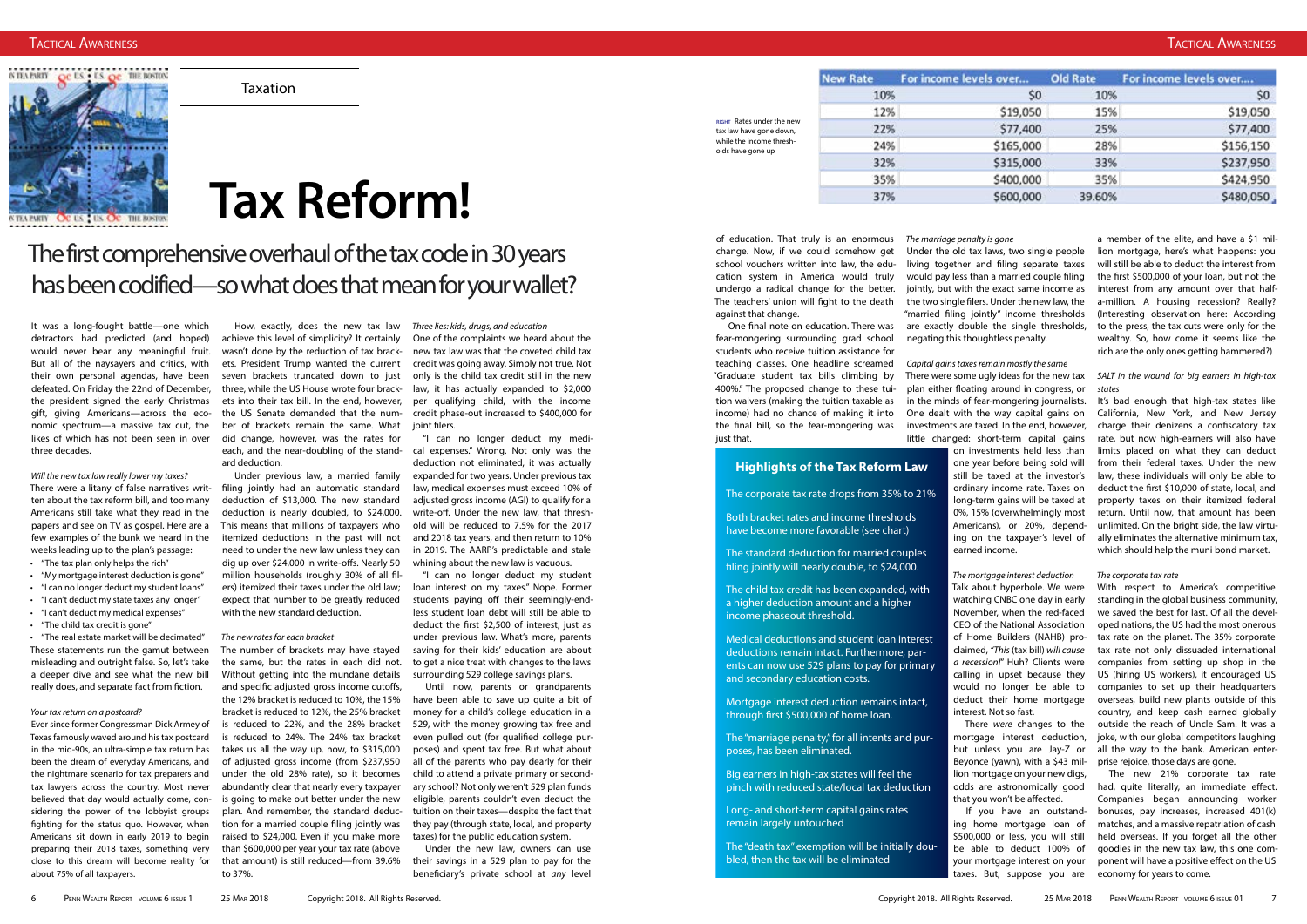#### **Fear and opportunity**

The fear that comes after getting burned can open up tremendous opportunities for investors with fortitude and vision. On 20 March 2009, massive US banking firm Bank of America<sup>BAC</sup> was selling for \$2.53 per share, down from \$38 per share the previous October—just five months prior. Average investors didn't want anything to do with the stock. Could it have dropped further? Sure. But it was clear at that point that the US government was not going to let it fail. Astute investors swooped in and drove the price up to \$15 per share just two months later.

Today we look at the carnage that is the publicly-traded shipping industry. Like banking back in 2008/09, we know some companies may fail, but we also know the industry isn't going away; quite the opposite. So, the trick is in becoming somewhat of an oracle: putting yourself 30,000 feet up, looking down at a timeline of the industry—past, present, *and* future.

We are bullish on commodities right now, and higher prices in that sector would be another good sign for the industry. Shippers can raise their spot and time-charter prices when bulk suppliers can receive more for their goods.

#### **Trends**

The global GDP continues to heat up, and that is certainly good news with respect to the shipment of goods and fuel. Despite trade war talks emanating from D.C., we believe this is simply posturing to get better trade deals for the US. In other words, while others are selling, we tend to buy.

For example, when "the NAFTA railroad," Kansas City Southern<sup>kSU</sup>, was getting hammered over discussions of scrapping NAFTA, we were buying. Now, as false narratives of global trade wars circulate the news rooms like flies, dry bulk shippers are getting hit (rolled steel and aluminum are shipped by this method). This is despite the fact that the demand for coal and iron ore is increasing once again. Freight rates have also been increasing in tandem with demand.

\$400 million Greek carrier **Diana Shipping** (DSX \$3-**\$4**-\$6), for example, just negotiated a \$12,200 per day gross charter rate with Glencore Agriculture, a major Dutch-based supplier of farming commodities, for its Panamax dry bulk vessel the m/v Calipso. The Calipso had previously been chartered to another company at a gross charter rate of \$9,900 per day. In other words, the new contract represents a 23% rate hike for Diana. Diana has a fleet

of 50 dry bulk vessels of various sizes, with a combined carrying capacity of 5.8 million dry weight tons.

#### **Crude prices, LNG, and M&A**

On the 20th of December last year, crude shipper Gener8 Maritime (**GNRT** \$4-**\$6**-\$7) was selling for \$4.27 per share. The next day, Gener8 and Antwerp, Belgium-based Euronav NV (**EURN** \$7-**\$9**-\$10) announced their intention to merge, creating the top independent large crude tanker operator. GNRT spiked to \$6.94 per share—a 62% spike—within two weeks. Still, the company's market cap is just \$500 million, making it a great potential takeover target.

> **F** r o n t l i n e (**FRO** \$4-\$5-\$7) is a \$770 million liquid bulk shipper which also diversifies

The two trends of increased merger activity and rising oil costs/demand should grease the skids for improved shipper metrics. Remember that, in addition to crude, liquefied natural gas (LNG) is also shipped aboard these vessels, and the US has a president committed to exporting both of these energy sources. This marks, despite the rhetoric of previous presidents, the first time that the United States has been a real exporter of energy, and this is not going to happen via undersea pipelines (which are prohibitively costly

and inefficient). While there may be some dispute over which country has the world's largest natural gas reserves, there is no doubt that America has the most advanced system of extracting those reserves in place right now, and is fully committed to production. Russian President

Vladimir Putin has used his natural gas company, Gazprom, as a tool to keep Eastern Europe at his mercy. Recall that a 2008 dispute between Russia and Ukraine led the former to cut off gas supplies to Eastern Europe. This threat re-emerged following the Russian annexation of Crimea.

#### **Fundamentals and chief players**

This great downturn in the industry spooked investors who had thought the sky was the limit for publicly-traded industry players. After the steep losses, they became quite qun-shy.

Before mentioning any specific names we like, investors should understand that most of the major players in this industry are currently operating in the red after a protracted downturn. In other words, buying individual names in this segment is not for the faint of heart.

## The State of Global **Shipping**

One way to diversify away risk would be to buy a basket of shipping stocks. Handsdown, the best option for this basket would be the Guggenheim Shipping ETF, with the appropriate symbol **SEA** (\$11-**\$11**-\$13). Not only does it have a current dividend yield of 5.41% (as of the time of this writing), it holds 25 major players across the purpose-built ship spectrum. Top holdings include A.P. Moller Maersk, Golar LNG, COSCO Shipping, Seaspan, and Frontline. While the current price of SEA is floating around \$11 per share, it was trading for \$23 per share before the most recent downturn.

Russia currently still supplies half of Europe's natural gas needs via pipeline, but President Trump recently told a cheering crowd in Poland that help is on the way, via LNG-carrying ships coming from US ports. In fact, LNG [bunkering facilities](https://www.penneconomics.com/financial-terms--concepts.html) are being built at breakneck speed at ports around the world to handle these shipments. These specialized facilities are required to convert natural gas to liquid by cooling the gas to around -260° F, then to convert back to gas through a process known as regasification. do believe the industry is in the nascent stages of a cyclical comeback. Despite the inherent risks discussed, we added **SEA** to the [Dynamic Growth Portfolio](https://www.pennwealthreport.com/the-penn-portfolios.html) as a satellite (smaller) position, buying at \$11.03/share. Within the higher-risk Intrepid Trading [Platform,](https://www.pennwealthreport.com/the-penn-portfolios.html) we picked up Nordic American Tankers (**NAT** \$2-**\$2**-\$9) at \$2.10/share. Please note that we monitor these positions constantly, and review each client's risk tolerance before investing. As always, consult your financial professional before adding a position. Happy sailing!

Previously-mentioned Diana Shipping is one of our favorite dry-bulk players, and has a high degree of analyst coverage (at least they are willing to make a rating on the firm, which gives some comfort). **DSX** is currently trading for \$3.74 per share, down

**MAERSK** 

from the \$8 to \$12 range it traded in over the 2009- 2016 period. We place the fair value of the stock at around \$8 per share.

into the dry bulk arena. Frontline's stock price surged about 18% last week after receiving a "buy" rating from DNB Markets. The analyst house also upgraded the overall industry to a "buy" for the first time since spring of 2016.

So, what moves have we made? We

What do you think of when you hear the words "global economy?" We know that the world is more interconnected than ever, and we certainly hear a lot about America's trade deficit with countries like China and Japan. But, did you ever stop and think about exactly *how* all of those goods make their way from the producing country to the consuming country?

The roots of shipping goods by sea can be traced back to the 3rd century BC, when Phoenician traders realized they could vastly expand their markets by loading their grain-filled bags, wooden crates, and barrels of cargo on ships, moving them by water rather than across mountainous, rocky terrain. This pro- . cess, known as break-bulk shipping, remained largely unchanged for thousands of years, until the mid-20th century.

In 1956, modern container shipping was born. In that year, US trucking entrepreneur Malcom P. McLean, who had already purchased a steamship company for experiment, stacked 58 large metal containers on a ship for transport from New Jersey to Houston. He envisioned containers going from mode-to-mode, trucks to ships to trains, without the need to unpack the goods. The industry was revolutionized. Purpose-built ships were designed and manufactured, and shipping costs plummeted by over 75%. The shipping lines we know today, such as A.P. Moller-Maersk and China Ocean Shipping (COSCO), came into being thanks to McLean's innovative mind.

Today, over \$4 trillion worth of goods is transported annually by one of five main methods (on the purpose-built ships):

• Container ships transport toys, TVs, clothing, meat, computers, and other "hard" goods.

• Dry bulk shippers move grain, coal, iron ore, cement, sugar, salt, and sand.

• Liquid bulk shippers transport crude oil, petrol, fuel oil, liquefied natural gas (LNG), vegetable oils, and even wine!

• Break-bulk ships still move items difficult to aggregate.



• Ro-ro ships are designed to carry wheeled cargo, such as cars, trucks, buses, and construction equipment which can be rolled-on and rolled off (hence, the name ro-ro).

#### **With so much demand, why did shipping crash?**

While there is an enormous demand for the shipment of all types of goods, especially with the US export of LNG coming online and the growing rate of global growth, let's not forget the virtual seizing-up of the global economy in 2008 and 2009 due to the banking crisis. Until that point, China was given an unsustainable growth multiple, and the other side of the supply/ demand equation took off.

As shippers got more greedy and their "fear of missing out" grew, they were more willing to buy into the double-digit Chinese growth story, adding an enormous number of ships to their respective fleets. What none of them saw coming was the great slowdown in the emerging markets, which were so heavily reliant on the financial institutions in the developed world. A shipping glut quickly formed, driving many shippers to the edge (or over the edge) of insolvency.

## After investors got burned during the global downturn, this industry is now rife with opportunity—but be careful

### Maritime

Over \$4 trillion worth of goods annually is transported across the seas

*Photo Courtesy: A.P. Moller Maersk*

*The content of this report reflects the personal views, opinions, and research of Penn Wealth Publishing. While measures are taken to help* 

*assure the accuracy of data, no guarantees can be made and the firm is not liable for any losses incurred by subscribers This is not a solicitation to buy. Always consult your investment professional before investing* 

*any money.*

<span id="page-4-0"></span>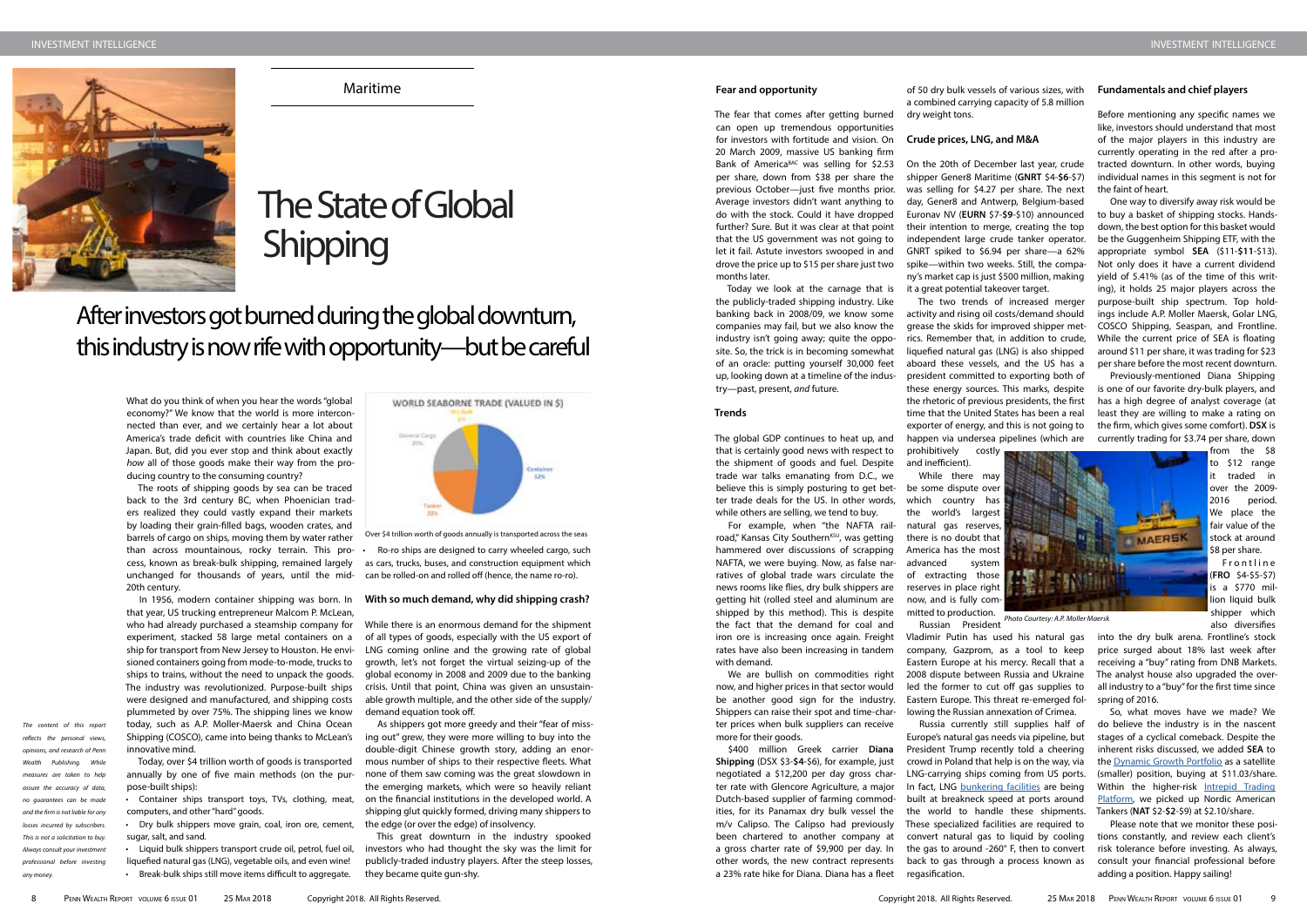*See disclaimers on the back cover of The Report. This is not a solicitation to invest. Always consult your financial professional before making an investment.*

\*Purchased at \$40.74



# Johnson Controls, PLC

 Suitable for the Global Leaders Club

Johnson Controls, PLC is a \$35 billion industrial company which operates in three diverse areas: its building efficiency division produces and services HVAC systems, its fire and security products division was formed when it acquired TYCO in 2016, and its power solution division makes vehicle batteries for the auto industry. JCI came into being in the mid 1880s when professor Warren S. Johnson from the State Normal School in Wisconsin received a patent for the first electrical room thermostat. The company, which became Johnson Controls in 1974, is now headquartered in Ireland for tax purposes.

<span id="page-5-0"></span>

Engineering & Construction

*The content of this report reflects the personal views, opinions, and research of Penn Wealth Publishing. While measures are taken to help assure the accuracy of data, no guarantees can be made and the firm is not liable for any losses incurred by subscribers. This is not a solicitation to buy. Always consult your investment professional before* 



*investing any money.*

Opportunity cost: the loss of potential gain from other alternatives when one alternative is chosen. Take a look at the graph on the follow-

ing page, showing the one-year return of [Penn Global Leaders Club](https://www.pennwealthreport.com/the-penn-portfolios.html) member Johnson Controls compared to the performance of its benchmark index, the S&P 500. It underperformed to the tune of roughly 30%. For a 12-month timespan, that is pretty lousy. (That being said, it could have been worse: GE investors watched as that stock underperformed the benchmark by more than 60%!)This disparity between JCI and the S&P, among other factors, has led us to reevaluate our position.

With an improving economic outlook, both domestically and globally, we are overweighting the engineering and construction industry. While we are doubtful that President Trump will get the \$1 trillion public/private infrastructure investment he wants, infrastructure spending will, we believe, absolutely go up substantially over the next several years. And we believe JCI will be a beneficiary.

## We still believe in the growth narrative at JCI, but performance and tax reform put it on the watch list

Additionally, we like the automotive segment going forward, and JCI is the world's leading provider of automotive batteries producing 152 million per year. However, the company's start-stop enabling AGM (advanced glass mat) batteries aren't used in the burgeoning electric vehicle world, which is advancing more quickly than most realize.\*

#### **Global headwinds**

Tax reform in the United States will help a lot of US companies; not so much those US companies which have already moved their headquarters overseas to take advantage of a lower corporate rate. One of the catalysts for JCI's acquisition of Tyco back in 2016 was the fact that Tyco already had its headquarters

in Ireland, which allowed Johnson Controls to trigger a "tax inversion." Both Democratic nominees for the White House slammed the deal on the 2016 campaign trail. Not that the acquisition was a bad one, but with tax reform now a reality in the US, it is fair to say that the \$16.5 billion Johnson paid for Tyco was too much, as the tax advantage the company would have gained over US-based competitors is essentially gone.

The rising cost of commodities is another headwind JCI will be facing in 2018. We are now calling for a mini-boom in commodity prices this year, which will raise the cost of the steel, aluminum, copper, and other metals needed for the firm's building efficiency division. Not to mention the impact of rising fuel costs on the manufacturing process.

The operating margin—what is left over after paying the costs of production—is relatively slim for JCI. Compare the company's 10.54% margin to GE's 12.58%, Emerson Electric's (EMR) 17.36%, and 3M's (MMM) 24.73%.

No doubt about it—Johnson Controls has underperformed expectations since the Tyco merger. Based on the sub-par performance and the other headwinds mentioned, we are placing a stop-limit on JCI at \$38.50/\$32, and will reevaluate the company once again in late spring—assuming the stop hasn't hit.

#### \*How to potentially take advantage of the need for EV batteries

Investors interested in battery production for electric vehicles should look at FMC Corp (FMC) and Tesla (TSLA, think gigafactory). For the lithium needed in the batteries, look at North Carolina's Albermarle Corp (ALB), a leading supplier.

While tax reform

in the US will

help a lot of

American firms,

those which

have already

"inverted" for

tax purposes are

going to lose

this competitive

advantage.

## Symbol: JCI Class: Large Cap Core Sector: Industrials Industry: Eng/Construction Current Price\*: 39.80 1-Year Return: -9.25%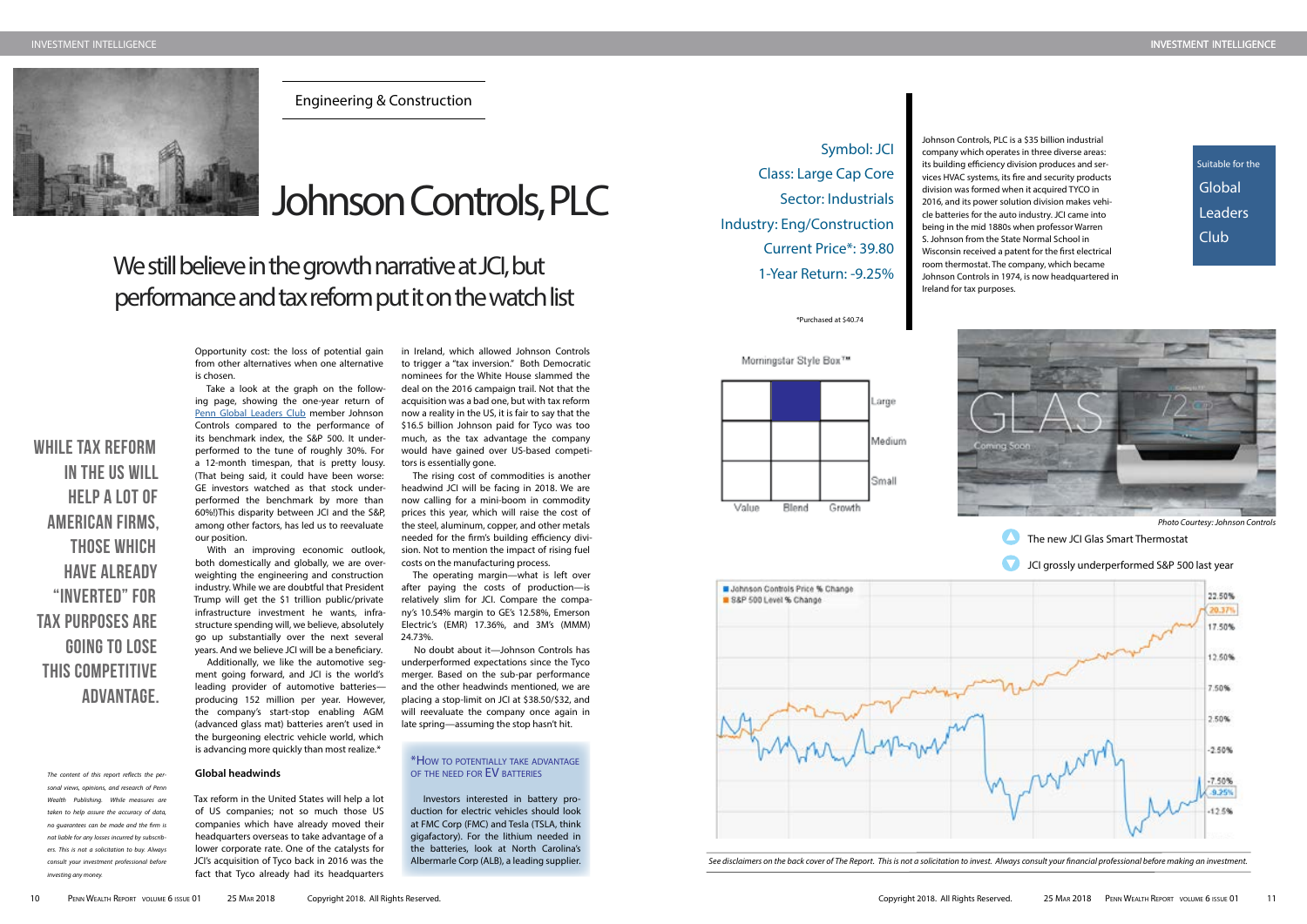<span id="page-6-0"></span>

# UNDER THE RADAR

## Legendary Oilman T. Boone Pickens Inspires a New Fund

Admittedly, we love ETFs. Not only do they now cover virtually every nook and cranny of the investment universe, they can even be designed to emulate a certain investment philosophy, or even the process of a specific investor.

Take one of the most recent entrants to the market: the NYSE Pickens Oil Response ETF, symbol BOON. The fund's goal is to get inside the mind of T. Boone Pickens, the 89-yearold famed oilman and industry expert. Put another way, Pickens is the fund personified.

While his hedge fund may be retired, Pickens' philosophy is thoroughly imbued throughout the fund. Not only will BOON seek out quality companies engaged in the exploration and production of energy, it will also invest in companies otherwise tied to the US energy renaissance—including large industrial consumers.

Here's the thinking behind the fund: when oil prices are rising, upstream, midstream, and downstream oil and gas companies should benefit. But, with the advent of the US energy renaissance, a large array of manufacturing firms and utilities, which rely on cheap fuel for profits, should benefit when costs come down. BOON invests in both the supply *and* the demand side of the equation, so investors can take part in the sector, but hedge against global price declines.

Without looking at any of the 81 holdings in the fund, what do you think the top



## The NYSE Pickens Oil Response ETF is one of the more fascinating new funds we've seen in some time

position would be? Maybe an Exxon Mobil (XOM) or a Royal Dutch Shell (RYDBF)? Or what about an Apache (APA) or Halliburton (HAL)? Nope. The largest holding in the fund is the Southern Copper Company—a commodities play!

But let's back up just a bit. This is not going to be a "typical" actively managed ETF. In fact, each of the 81 stocks in the NYSE Pickens index is given an equal-weighted 1.2346%, adding up 100%. Holdings are objectively identified from market segments which have a high correlation to changes in the price of ICE Brent Crude.

As for the fund's parameters, the base universe consists of the top 1,000 US equities by market cap, with \$2 billion being the floor. These stocks are then analyzed for their correlation to ICE Brent Crude over select periods of time. Those which fall in the top 4 deciles of each time-frame are selected for membership.

A strategic review of the portfolio is completed each December, and equal-weighted adjustments are performed each March, June, and September. This means that Southern Copper won't be the lead holding for long.

#### **The Pickens Plan**

This new ETF was conceived out of *The Pickens Plan*, announced back in 2008 and touted as "one man's crusade to achieve American energy independence." Few could have foreseen that crusade achieving its mission within just a decade, especially considering the fact that this has been a stated national goal since the 1972 oil crisis, but it did.

> Nordic American Tankers purpose-built vessels worldwide. The Bermuda-based company has a fleet of 33 Suezmax Nordic American Tankers (NAT \$2-**\$2**-\$9) is a liquid bulk shipper which operates double-hull, crude tankers—the largest such fleet in the world. The company recently issued a rather upbeat Q4 earnings report, with expectations for a turnaround in the second half of 2018. Nordic American's TCE (time charter equivalent) for Q4 was \$13,800 per day per ship, compared to a TCE of \$10,600 in Q3. NAT's fleet has an aggregate cargo capacity of 33 million barrels of crude, meaning they are well positioned to take advantage of increased demand and higher oil prices. This past January, China's crude imports rose by a whopping 20%, which is a good sign for the liquid bulk segment of the industry.

While the US still imports energy (due largely to a lack of refinery capacity), we also now export various forms of the commodity. The energy sector employs over 6 million US workers, and that number continues to grow thanks to a resurgence in coal, advancements in natural gas extraction methods, and the nascent renewable resources industry.

About six months ago we turned bullish on energy, overweighting the sector. While we own specific companies within the various Penn platforms, our search for a unique energy ETF as a satellite position within the [Penn Dynamic Growth Strategy](https://www.pennwealthreport.com/the-penn-portfolios.html) led us to this new vehicle. We purchased BOON within the DGS on 07 Mar 2018 at \$24.93 per unit.

### Energy Commodities

Four companies being ignored—or missed—by the financial press

Diana Shipping, Inc. (DSX \$3-**\$4**-\$6) is an Athens, Greece-based maritime shipping company. When you think of commodities traveling from their source to their destination e.g. iron ore from Australia to China, think Diana Shipping. The company is a cyclical play on the state of the global economy, and the demand for commodities. Diana owns a fleet of 50 dry bulk vessels with a combined carrying capacity of 5.8 million dwt (deadweight tonnage), and carries a market cap of just \$469 million, giving it tremendous room to grow. The enterprise value of Diana Shipping is \$1.054 billion, which means a potential buyer would need to shell out at least double what Diana's market cap would indicate, making it an expensive acquisition for one of the larger industry players.

(**Update**: *We sold UCTT at \$25.95 after it spiked for a 20% short-term gain*) We added Ultra Clean Holdings, Inc. (UCTT \$9-**\$22**-\$35) to the New Frontier Fund at \$21.61 per share for a number of different reasons. First, the California-based semiconductor equipment company is in a red-hot industry, but it should escape the "just dumped by Apple" headline threat held over the heads of direct semiconductor manufacturers (it makes the equipment, not the chips). Secondly, UCTT has a small-cap profile—the market cap is just \$780 million—and appears poised for explosive growth. Finally, the company has a strong management team and carries an actual P/E (yes, it turns a profit) of just 12.37—about half that of the industry. On 03 Jan 2018, the company will be added to the S&P SmallCap 600 Index.



After plummeting nearly 20% on a 5.2% drop in same-store sales and mediocre 2019 guidance, Signet Jewelers (SIG \$39-**\$39**-\$78) hit a new 52-week low. With its industry leadership position and paltry 8 p/e, we believe investors dramatically overreacted during the sell-off. The company truly is a jewelry powerhouse, owning such iconic brands as Zales, Kay, and Jared, not to mention a number of regional, UK, and Canadian brands. Despite having just a \$2.4 billion market cap, SIG is the largest specialty player in the industry. Annual revenues have been steadily growing for the past decade, from \$3.6 billion in 2008 to \$6.4 billion in 2017, and earnings have remained in the black.



*The content of this report reflects the personal views, opinions, and research of Penn Wealth Publishing. While measures are taken to help assure the accuracy of data, no guarantees can be made and the firm is not liable for any losses incurred by subscribers. This is not a solicitation to buy. Always consult your investment professional before investing any money.*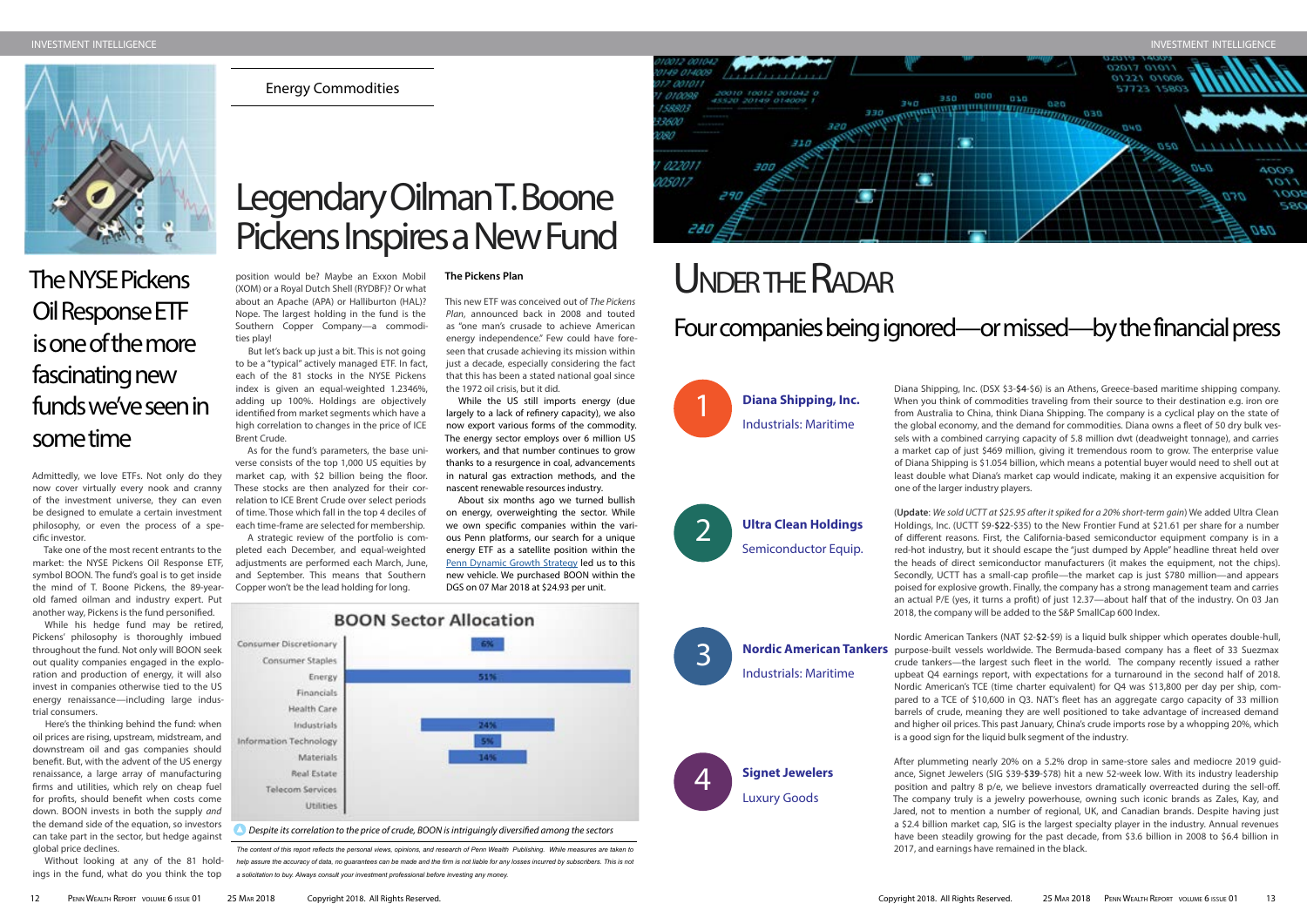#### <span id="page-7-0"></span>PENN WESTMENT INTELLIGENCE AND REPORT OF THE REPORT OF THE REPORT OF THE REPORT PERSON NEGLECTION OF THE REPORT PENN WESTMENT INTELLIGENCE investment intelligence investment intelligence

# Trading Desk



"One of the most knowledgeable players in the space, t. boone pickens, is back-

ing the fund,

which has the appropriate symbol

'boon'".

#### **Penn: Open UCTT in New Frontier**

We added semiconductor equipment maker Ultra Clean Holdings, Inc. to the New Frontier Fund at \$21.61 per share. This \$780 million small-cap gem carries a P/E of just 12—about half that of the industry. See further details of the firm in the *Under the Radar* section of the Report.

#### **Penn: Take Profits on NKE**

Based on the crazy gyration in the stock price over the past year, and since the stock had reached our price target, we took our 24% gain on footwear-maker Nike (NKE \$50-**\$65**- \$65). We did this on the trading day of the earnings report (after hours) because, quite often, even good news causes an immediate drop in the share price.

company—and the subsequent 25% jump in share price—made us take our profits off the table. 25%, by the way, was also our shortterm gain on the position, which was being held in the **Intrepid Trading Platform**.

#### **Penn: Close GT in Intrepid**

Two factors made us sell the Goodyear Tire we picked up almost precisely two months ago: it hit our initial price target, and we are beginning to get nervous about the competitive atmosphere within the rubber and tire industry. We will never hesitate to take a short-term, double-digit gain off the table and wait to re-deploy the proceeds somewhere else.

International energy giant Total (TOT) had a really good year. With a revenue increase of 17% in 2017 and strong earnings increases over each of the past three years, we believe this company is a worthy addition to the Penn Global Leaders Club. The 5% dividend doesn't hurt, either. We purchased the position at \$56.37 per share, with an initial price target of \$70.

#### **Nomura: Raise WYNN price target**

Analysts at Nomura Instinet reiterated their buy rating on gambling house WYNN (our favorite industry player, by the way) and raised the company's price target from \$176 to \$195. WYNN blew past that target within minutes of the report's release.

#### **Penn: Take profits on Embraer**

We were prepared to hold Brazilian aircraft maker Embraer (ERJ) for the long haul, but the rumor that Boeing was going to takeover the

#### **Penn: Open SIG in Intrepid**

this report reflects the personal *views, opinions, and research of Penn Wealth Publishing. While measures are taken to help assure the accuracy of data, no guarantees can be made and the firm is not liable for any losses incurred by subscribers. This is not a solicitation to buy. Always consult your investment professional before investing any money.*

We have played industry-leading jewelry company Signet as a trading stock with great success in the past. We understand when to buy...and when to sell. We believe investors overreacted to the company's Q4 earnings report and guidance, and picked up the shares at \$40 within the Intrepid Trading Platform.

#### **Penn: Open NWL in Intrepid**

We opened a position in iconic Tupperware maker Newell Brands (Rubbermaid) after learning of Carl Icahn's new stake in the company. With a 9.92% p/e, a 3.58% dividend yield, and shares sitting down 50% from their 52-week high, the trade was calling our name.

#### **Penn: Open TOT in Global Leaders**

#### **Penn: Open BOON in DGS**

T. Boone Pickens has backed a fascinating new energy ETF with a lot of promise. BOON opened at \$25 per unit, zeros in on energy and other companies which move in sync with the price of crude. It even includes such commodity holdings as Southern Copper. We opened as satellite in the DGS at \$24.93/share.

We've played Signet as a trading stock with great success in the past; we expect the same with this trade.

249.78

We purchased Goodyear Tire at a low and sold at a nearterm high.

Footwear-maker Nike hit our price target and we took our profits before earnings report.

Brazilian aircraftmaker Embraer spiked 25% after rumors of a Boeing takeover.

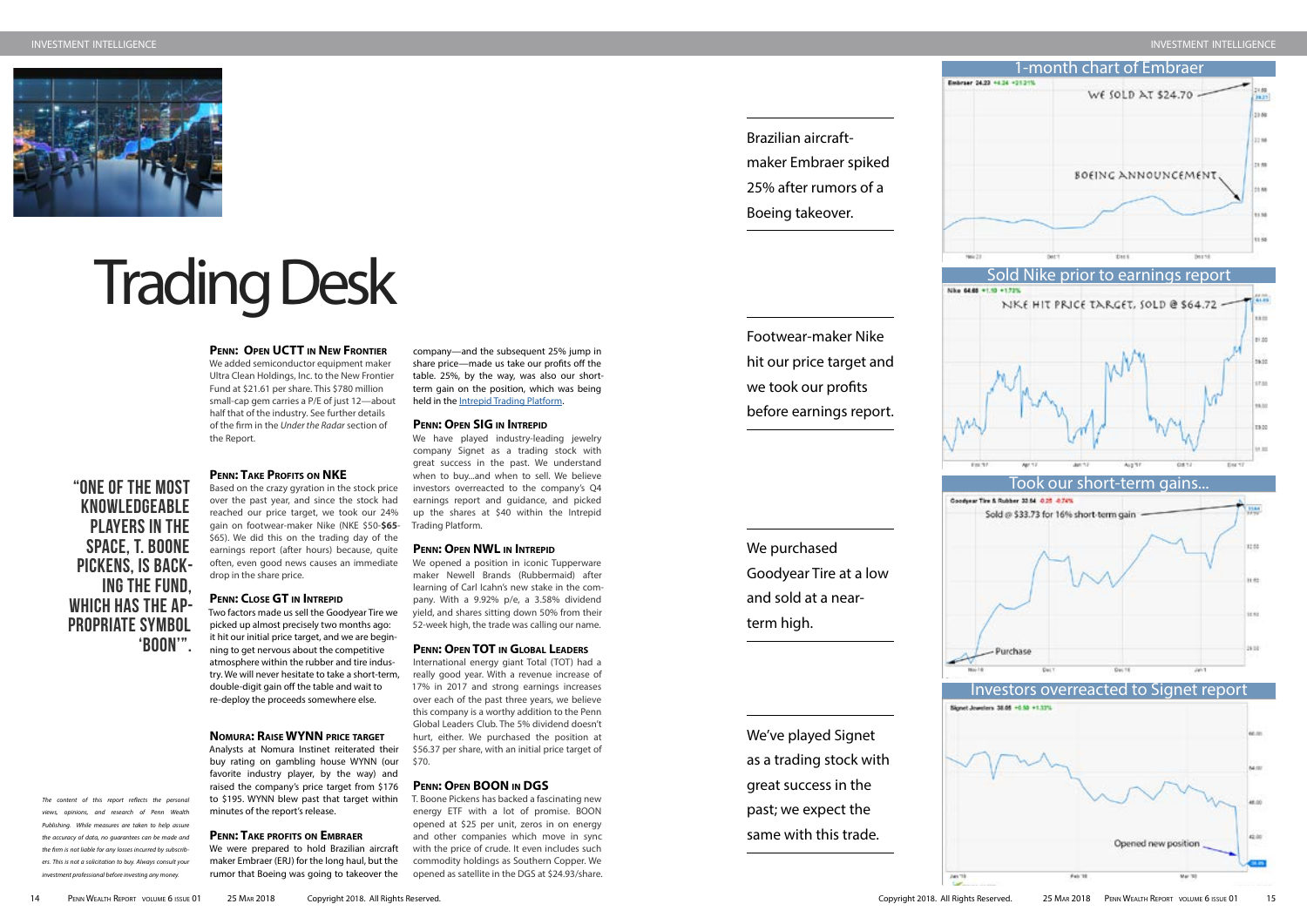US QUASHES CHINA'S ANT FINANCIAL'S BID to takeover Dallas-based MoneyGram

## Domestic and International Headlines

### INTERNET RETAIL

And the saga continues. Nearly a year ago, [we](https://www.penneconomics.com/business--professional-services.html) [reported on the duel between](https://www.penneconomics.com/business--professional-services.html) China's Ant Financial and Kansas-based Euronet (EEFT \$71-**\$85**-\$101) for control over money transfer services company MoneyGram International (MGI \$11-**\$12**-\$18). Ultimately, despite being a Chinese firm in a more protectionist environment in the US, we figured that the \$75 billion Ant would get its way. Not so fast. The Committee on Foreign Investment in the US (CFIUS) just torpedoed the deal, sending MGI's share price down to \$12.40.

For those who doubted the president's US-centric view, the recent Samsung ruling and this decision should make it clear that he meant what he said. Because of Jack Ma's close relationship with President Trump (Ma controls Ant, the former Alibaba subsidiary), many believed the deal would ultimately be approved.

There is often a fine line between protectionism and protecting US interests, however, and we applaud this decision. In its denial, CFIUS cited US national security concerns. Considering the amount of highly-sensitive personal data controlled by MoneyGram, and China's overt and covert efforts to hack every US system it can, why *shouldn't* the deal have been shot down? After all, \$44.5 billion, US-based Euronet initially outbid Ant for control of the company (though Ant subsequently offered \$1.2 billion, or \$18 per share, for MGI).

So, now that their main competitor is gone, what will be Euronet's next move? The company said it still sees a "compelling commercial logic" to the deal, but added that there is no guarantee any new offer will be made.

> Ultimately, the Ward Village community will consist of over 4,500 residences and one million square feet of retail space—all within walking distance. Want to reserve your new digs? Visit the company [here.](https://www.wardvillage.com/residences)

From an investment standpoint, this is a tricky issue. With MGI down near its 52-week low, it would probably be a great investment *if* a new deal is made. If EEFT simply walks away, however, MoneyGram's stock will continue to languish.

Investors tend to believe, based on the share price of Euronet, that the two US companies will eventually merge. EEFT was up about 4% immediately following the CFIUS decision.



Is Amazon really going to go after retailer Target next?

Well respected industry analyst and venture capitalist Gene Munster made a bold prediction this week: after digesting the purchase of Whole Foods, internet giant Amazon (AMZN \$754-**\$1,204**-\$1,213) will set its sights on retailer Target (TGT \$49-**\$67**-\$74).

While the Whole Foods purchase certainly makes this potential takeover a little more probable, we still don't see it happening. Yes, Amazon wants to move into fashion retail like it did (or is doing) into food retail, but gobbling up a \$37 billion, somewhat questionable retailer may not be the best solution. Why not pick up a mere \$8 billion company, like Macy's (M) or Nordstrom (JWN) instead?

> Walmart is calling it "Scan & Go," while Kroger's platform is named "Scan, Bag, Go," but the two have the same objective: allow shoppers to scan items as they place them in their cart, and then pay with the simple tap on a smartphone app. The technology now exists to complete such transactions, as Amazon (AMZN) has proven. WMT and KR will begin rolling out the systems at hundreds of locations this year.

Not that Target's clientele wouldn't be a good fit for Amazon, and they are certainly in the target demographics; but, if it does happen, we believe it will more of a sign that Wal-Mart's (WMT) recent online success has gotten into Jeff Bezos's head.

### REAL ESTATE MANAGEMENT & DEVELOPMENT

The Howard Hughes Corp unveils its new luxury living tower in Honolulu

Architectural Digest called the Howard Hughes Corp's (HHC \$105-**\$127**-\$133) Ward Village in Honolulu the "best-planned community in the U.S." Now, the 60-acre luxury paradise is about to get a new addition: the 751 "home" 'A'ali'i luxury tower.

#### As COMCAST DROPS BID, DISNEY WILL END up with Fox assets, minus Fox News

The tower, touted as a "turnkey luxury living solution," will have resort-style amenities, top-line appliances, and a stunning ocean and mountain view. 'A'ali'i (the name of a native flower, by the way) will join four other Hughesbuilt towers, and is slated for completion around 2020.

Direct-to-consumer streaming company Hulu isn't publicly-traded, but investors can now take advantage of its explosive growth by picking up some Walt Disney (DIS \$96-**\$110**- \$116) stock. That's because Hulu, which had been controlled by equal stakes between

Disney, Fox, and Comcast, came over to the House of Mouse when Disney bought most of the assets of 21st Century Fox last month.

Hulu added 5 million new subscribers last year, bringing the total subscriber base to over 17 million. That, in turn, means that the streaming company's total audience size is now over 50 million. Hulu's advertising revenue topped \$1 billion in 2017, and its original content programming won 10 Emmy Awards last September.

#### Raytheon's Patriot Missile **IGASE ET SYSTEM SHINES IN SAUDI INCIDENT**

Many pundits thought Disney should have purchased streaming giant Netflix (NFLX) years ago. They are taking a different path to domination, however. The company already announced it was pulling its programming from Netflix; now that it owns competitor Hulu, almost all Disney content will be accessible only on a platform owned by the company. Brilliant management. (Disney is a member of the [Penn Global Leaders Club](https://www.pennwealthreport.com/the-penn-portfolios.html).)

#### **FOOD & STAPLES RETAILING**

The end of the cashier?

Food and retail superstores Walmart (WMT) and Kroger (KR) are about to roll out technology that will transform the way we shop. Specifically, it will end the days of trying to find the shortest checkout lane and then fumbling through gossip rags as we wait to pay for our goods.

#### Bitcoin futures begin trading on the Chicago Board Options Exchange

It has been a crazy ride this year for the world's first major digital currency known as bitcoin. The NYSE Bitcoin Index is up in the ballpark of 1,500% this year, and the currency began futures trading on the CBOE on Monday the 11th of December.

After crashing the CBOE's system Sunday night, bitcoin futures opened up around 15% on their first morning of trading. CBOE's rival exchange, the CME Group, plans to launch its own bitcoin futures operation next week. While bitcoin junkies are proclaiming these futures markets are giving credibility to the currency, doubters believe this will simply open up new avenues for hackers to flood the scene. They point to Mt. Gox, formerly one of the largest bitcoin exchanges. The organization collapsed three years ago after being digitally robbed (the only real way one can with this medium) of over \$470 million worth of bitcoin.

Here's another arrow in the quiver of detractors: the new exchanges will open up the possibility to short bitcoin for the first time. Until now it was a long-only game. This will certainly change the dynamic for traders.

Want to actually own some bitcoins yourself? It's relatively easy. Simply open the app store on your smartphone and search "bitcoin." You will find a number of bitcoin wallets which you can tie to your bank account to purchase the digital currency.

Perhaps Rupert Murdoch's Twenty-First Century Fox (FOX \$24-**\$33**-\$34) needed to merge with a bigger player sooner or later to remain relevant in an rapidly-changing industry, but Comcast (CMCSA) certainly wasn't the answer. The NBC parent announced that it would no longer pursue the acquisition of Fox, leaving a deal with \$157 billion Walt Disney (DIS \$96-**\$107**-\$116) all but certain.

From Disney's standpoint, the deal is genius, as it will make the company Hollywood's heaviest hitter, cherry-picking such assets as 20th Century Fox studios, the Fox broadcast network, hundreds of television channels around the world, and a large percentage of Britain's Sky Plc TV. It will give the company the ability to broadcast directly to the consumer, avoiding the money-sucking middleman. The merger will create a powerful new threat to streaming giant Netflix (NFLX), a company which has already lost its rights to the Disney archives.

As for Fox, a major catalyst for the deal has been the ascendancy of the two Murdoch trust fund babies, James and Lachlan. With the largely stock-funded deal, the two will become major shareholders of Disney, and James will probably be offered a lofty position at the firm. As for the Fox Entertainment Group and Fox News, which the boys have shunned in the past, these assets will be spun off and, perhaps, even taken private.

Air Force taps Lockheed Martin to produce autonomous cruise missiles

Aerospace giant Lockheed Martin (LMT \$247- **\$318**-\$324) has been awarded a \$110

million contract from the Air Force Research Laboratory (AFRL) to develop a prototype subsonic cruise missile known as "Gray Wolf." The autonomous missiles would be part of a next-generation network designed to decimate an enemy's integrated air defense system.

To be considered successful (and become eligible for actual Air Force orders for the weapon), the long-range cruise missile must be able to "survive" its way through a sophisticated environment of radar, communications sites, and surface-to-air missiles before impacting its pre-designated target.

The Gray Wolf's preferred launch system will probably be Air Force bombers, such as the B-1 Lancer and B-2 Spirit. Other Air Force strike systems are being developed by Kratos Defense & Security Systems (KTOS), and privately held Dynetics and General Atomics.



Saudi air defense forces successfully intercepted and destroyed a rebel missile in the capital city of Riyadh using a Raytheon (RTN \$141-\$187- \$192)—built missile from one of its ground-based Patriot batteries.

The incoming projectile, which was destroyed seconds before it would have slammed into a royal palace, was probably an Iranian Volcano 2-H medium-range ballistic missile. The Islamic Houthi movement, based in Yemen, claimed responsibility for the launch.

Raytheon, a member of the *[Penn](https://www.pennwealthreport.com/the-penn-portfolios.html) [Global Leaders Club](https://www.pennwealthreport.com/the-penn-portfolios.html)*, is up 31.34% year-to-date.

# <span id="page-8-0"></span>Weekly Business Report

#### Currency Trading/Forex

#### Business & Professional Services

Aerospace & Defense



#### Media & Entertainment

Lockheed JASSM; *Photo Courtesy: Lockheed Martin*



'A'ali'i Tower; *Photo Courtesy: The Howard Hughes Corp*

### Media & Entertainment

### DISNEY-CONTROLLED HULU HAD A BLOWOUT 2017, ADDING 40% TO SUBSCRIBER BASE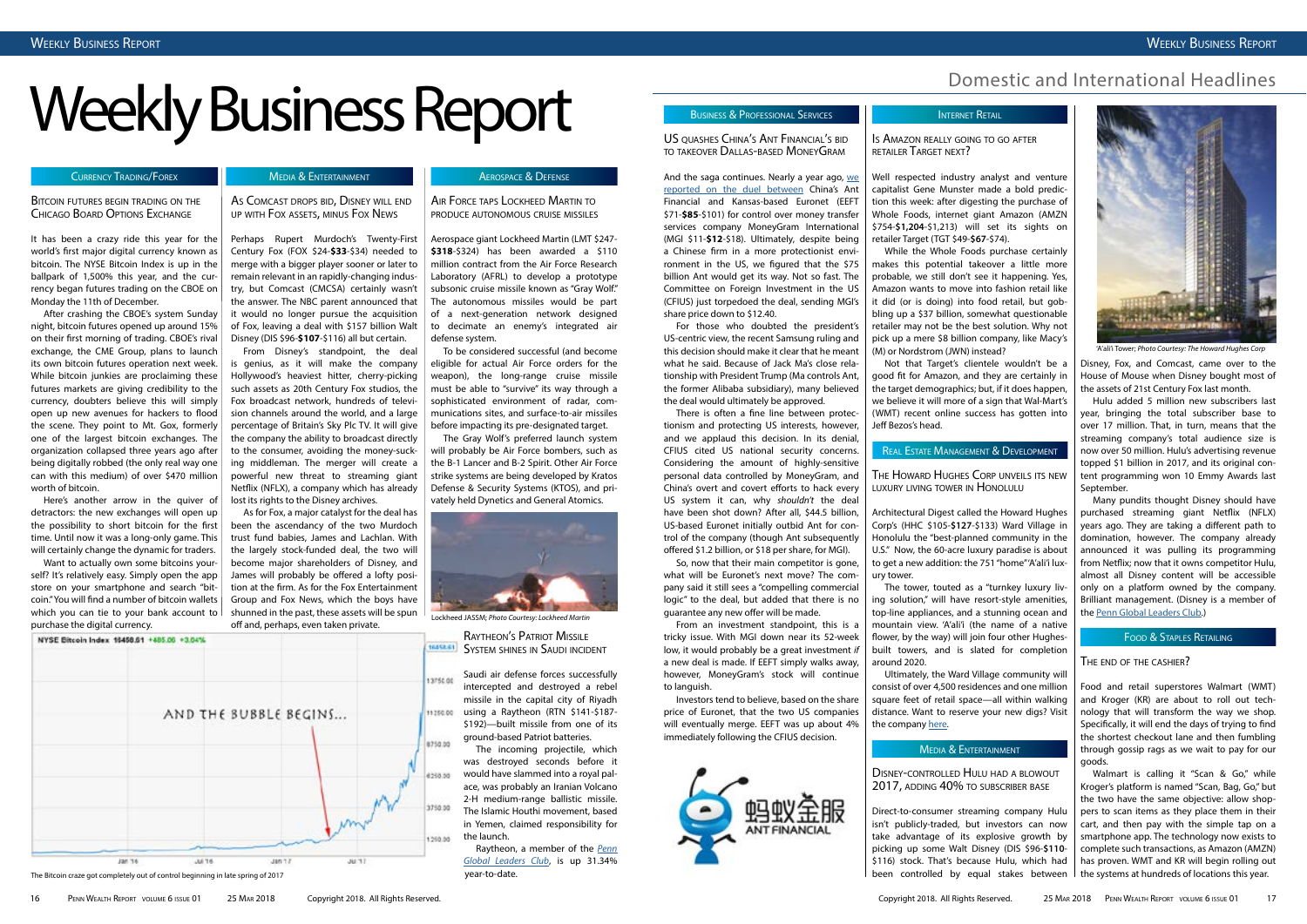—John Milton

Venezuela's one saving grace, oil produc- tion, falls to a 28-year low

Looking at the failed socialist state that is Venezuela, if you had to pick one probable lifeline for that country what would it be? Most people would answer "oil revenues" without giving it much thought. After all, what is the country selling the rest of the world besides crude? (In fact, 95% of export revenues come from crude.)

GE ANNOUNCED A \$6.2 BILLION INSURANCE write-off, then dropped the bomb

Incredibly, and incredibly depressing for the poor souls living under the iron socialist fist of the simpleton Nicolas Maduro, the country's one trump card is collapsing at a stunning rate. Oil production fell 11% in the one-month period between November and December alone. For all of 2017, production is down by nearly onethird—to 1.6 million barrels per day. To put that in perspective, US crude production currently sits at around 10 million barrels per day.

Venezuela's state-run oil company blames "sabotage and terrorism" for the steep output decline, yet offers no proof. In reality, complete mismanagement and a government structure in total chaos is the cause.

There will be national elections held in Venezuela later this year. After some degree of literal national starvation, the Venezuelan people must take charge and force Maduro and his socialist ilk from power. Sadly, there is zero chance he would let that happen through an election which he ultimately controls.

#### INDUSTRIAL CONGLOMERATES

Why an industrial conglomerate got into the insurance business in the first place belies logic; it is reminiscent of defunct Enron getting into industries which had nothing to do with energy, just before its massive implosion. Nonetheless, General Electric (GE \$17-**\$18**-\$31) did, and is now paying the price. The company announced it would eat an \$11 billion charge in the fourth-quarter, \$6.2 billion of which from a reevaluation of its long-term care insurance business. That news was enough to make their stock drop about 3%, but the real news came when CEO John Flannery made it clear the company would be broken up soon.

What would that look like? More than likely, a breakup means three separately-traded stocks for GE's three main business lines: power, aviation, and healthcare. The breakup would also mean the company would divest itself of other units, such as GE Capital, oil & gas, and lighting. Shedding the extraneous business lines makes sense, but GE will never again be the giant it once was. It didn't need to be this way. More evidence of the critical importance of strong leadership.

#### **Quotes of the Week**







*"The mind is of its own place and in itself, can make a Heaven of Hell, a Hell of Heaven."*

*"I dream of painting and then I paint* 

*my dream."*

—Vincent van Gogh

*"I like work; it fascinates me. I can sit and stare at it for hours"*

THE **IEA** CONFIRMS IT: US SHALE PRODUCers are OPEC's biggest threat

—Jerome K. Jerome

US slams Germany over allowance of new Russian natural gas pipeline

Several facts are certain with respect to Russia and Europe. Vladimir Putin's Achilles heel is the ability to sell Russian energy at the highest possible price—his military buildup plans live or die on energy revenue. Russia wants to either control Ukraine or destroy its economy. Putin will use energy as leverage to break European support for anti-Russian forces in the Baltic region. It is under this backdrop that a storm is brewing over a new natural gas pipeline known as Nord Stream 2.

Right now, the fledgling democracy in Ukraine receives (or is due) roughly \$3 billion per year in transit payments for the nearly one-half of all gas flowing from Russia to Europe. To put that amount in perspective, it is just shy of Ukraine's annual defense budget. A new, 760-mile-long gas pipeline known as Nord Stream 2 would bypass Ukraine by traversing the Baltic Sea and entering Germany directly. Construction of this pipeline would fly in the face of Europe's commitment to Ukraine and existing EU sanctions on the developer of Nord Stream 2, Russia's Gazprom.

As of right now, only one European country (not counting Russia) supports the construction of this pipeline, which could be ready in 2019: Germany. And Germany risks alienating its closest allies and angering developing Eastern European countries like Poland and Slovakia by its continued support.

The chief US State Department official for the region, A. Wess Mitchell, had some harsh words for Germany's support of the project, expressing hope that a new coalition

would scrap the plans. Mitchell also praised Denmark for passing a law blocking pipelines from traversing its waters which are deemed a threat to the country's security. Proponents of Nord Stream 2 argue that Denmark cannot stop the project, as it previously allowed the original Nord Stream pipeline to be built.

Strategically, Nord Stream 2 would double Russia's export capacity to Europe at a time when the European Commission is looking to diversify away Putin's power over the continent's energy needs (Russia now supplies one-third of all gas used in Europe). This also comes at a time when the United States is finally exporting liquefied natural gas to the continent.

In the end, it will probably be Merkel's weakened position in Germany that dooms the project. The chancellor has been forced to form a coalition with a number of disparate political groups, including the Greens, which vehemently oppose the pipeline on environmental grounds. Green Party leaders have stated that Germany must not use a new pipeline as a crutch to slow the adoption of renewable resources, especially as Germany completely phases out its use of nuclear power.

Merkel's disastrous showing in the 24 September national elections may end up being the best strategic gift Europe has received in years from a security standpoint—and Putin's worst nightmare.



### EUROPE **EUROPE ENERGY COMMODITIES**

The Paris-based (i.e. not a US shill) International Energy Agency has confirmed what we, as Americans, had hoped was true: the US energy renaissance, specifically shale production, will continue to be a nightmare for OPEC.

Ever since the Yom Kippur War in 1973, it has been the goal of (nearly) every US administration to make America an energyindependent nation. Today, we can truly say that goal has been achieved.

In its latest monthly report, the IEA stated that the re-ramping up of US shale production will make OPEC "not quite so happy" in 2018. The agency sees an increase of 1.6 million barrels per day in 2018 by non-OPEC nations, completely undermining the organization's plan to raise oil prices by cutting their members' production levels. This follows their failed attempt to push US shale producers to the brink of extinction by increasing production in 2016. Sweet revenge.

For a taste of what hell OPEC put the US consumer through in the early 1970s, members can click the link to read the story of The First Great American Oil Crisis.

## Humor

Passion

### Perspective



The Nord Stream 2 belies the EU's stated strategy of reducing its dependence on Russian natural gas. *Photo courtesy: Gazprom*



US gas lines in the early 1970s

#### **LATIN AMERICA**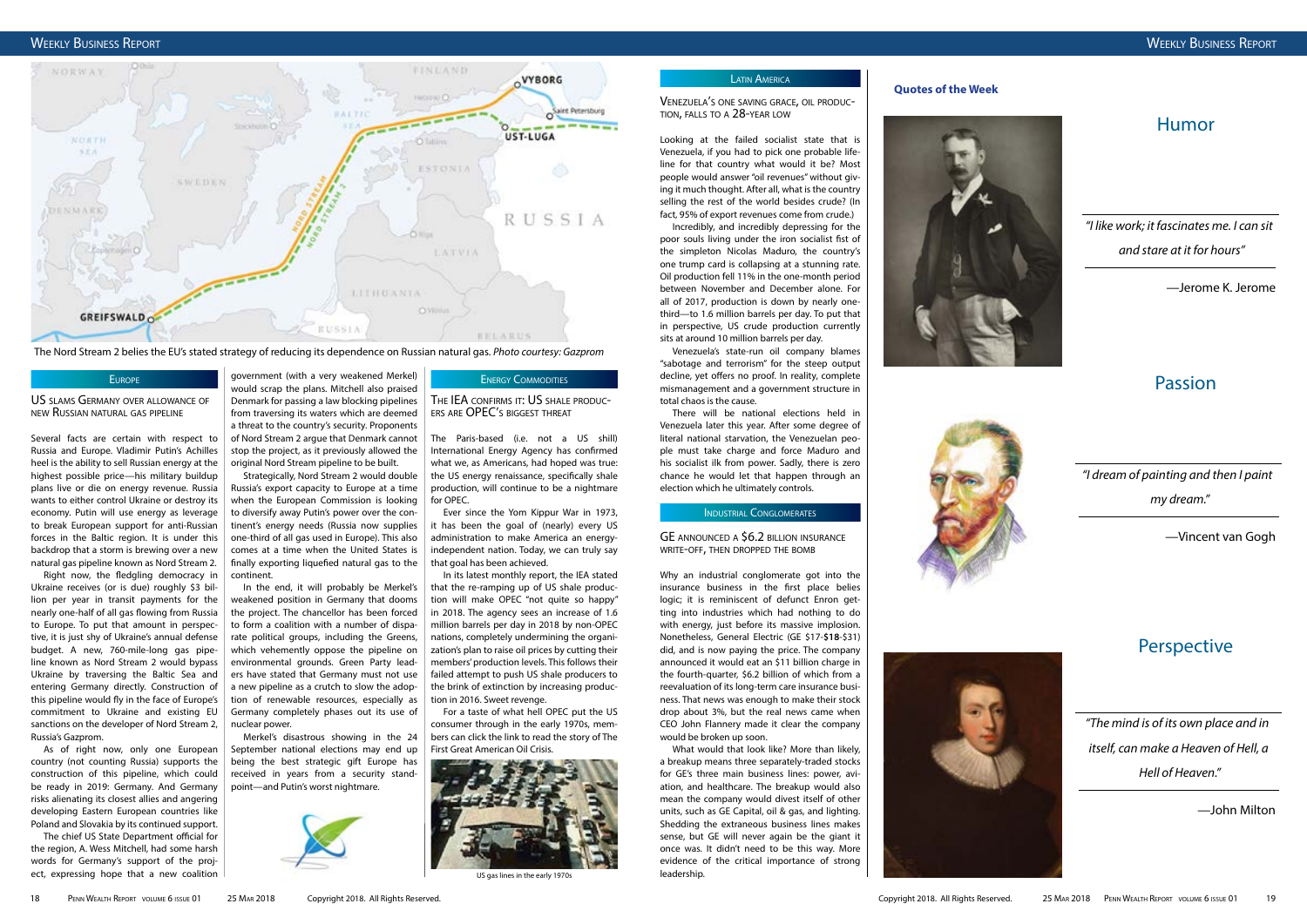## *Penn Strategic Income Portfolio (sorted by classification)*

| <b>Asset Class</b>                | <b>Classification</b>        | <b>Sym</b>     | <b>Yield</b> | <b>Name</b>                                       | 52 Wk Low | <b>Price</b> |          | 52 Wk High 1-yr return | <b>Duration</b> |
|-----------------------------------|------------------------------|----------------|--------------|---------------------------------------------------|-----------|--------------|----------|------------------------|-----------------|
| Allocation                        | Convertibles                 | <b>CWB</b>     | 3.80%        | SPDR <sup>®</sup> Blmbg Barclays Convert Secs ETF | \$44.75   | \$52.48      | \$52.67  | 19.62%                 | N/A             |
| <b>Taxable Bond</b>               | Corporate Bond               | LQD            | 3.16%        | iShares iBoxx \$ Invmt Grade Corp Bd ETF          | \$115.55  | \$121.19     | \$121.81 | 7.35%                  | 8.43            |
| Worldwide Bond                    | <b>Emerging Markets Bond</b> | <b>PCY</b>     | 4.95%        | PowerShares Emerging Markets Sov Dbt ETF          | \$27.71   | \$29.38      | \$30.23  | 10.40%                 | N/A             |
| Alternatives                      | <b>Financials</b>            | <b>BX</b>      | 7.33%        | <b>Blackstone Group</b>                           | \$25.57   | \$31.67      | \$35.09  | 30.72%                 | N/A             |
| Corporate Bond - High Yield       | <b>High Yield Bond</b>       | <b>HYT</b>     | 8.08%        | <b>BlackRock Corp High Yield</b>                  | \$10.37   | \$11.03      | \$11.47  | 15.46%                 | N/A             |
| <b>Government Bond - Treasury</b> | Intermediate Government      | GOVT           | 1.49%        | iShares US Treasury Bond ETF                      | \$24.72   | \$25.19      | \$25.60  | 2.15%                  | 6.08            |
| Income                            | Intermediate-Term Bond       | <b>BOND</b>    | 3.21%        | <b>PIMCO Active Bond ETF</b>                      | \$103.02  | \$106.51     | \$107.65 | 5.57%                  | 5.61            |
| Growth and Income                 | Intermediate-Term Bond       | <b>TOTL</b>    | 2.96%        | SPDR® DoubleLine Total Return Tact ETF            | \$48.14   | \$48.89      | \$49.66  | 3.28%                  | 4.30            |
| <b>Multisector Bond</b>           | <b>Multisector Bond</b>      | <b>GBOSX</b>   | 4.78%        | JP Morgan Global Bond Opportunities Fund          | \$9.95    | \$10.30      | \$10.32  | 6.06%                  | N/A             |
| Income                            | <b>Multisector Bond</b>      | <b>NFLT</b>    | 4.28%        | Virtus Newfleet Multi-Sect Uncons Bd ETF          | \$25.00   | \$25.73      | \$26.10  | 6.80%                  | N/A             |
| Corporate Bond - High Yield       | <b>Nontraditional Bond</b>   | <b>HYIH</b>    | 5.48%        | Xtrackers Hi Yld Cor Bd Intst Rt Hdg ETF          | \$22.82   | \$23.20      | \$23.98  | 6.18%                  | N/A             |
| Corporate Bond - High Yield       | <b>Nontraditional Bond</b>   | <b>HYZD</b>    | 5.03%        | Wisdom Tree Interest Rt Hdg Hi Yld Bd ETF         | \$22.99   | \$24.10      | \$26.10  | 8.60%                  | $-0.06$         |
| Corporate Bond - General          | <b>Nontraditional Bond</b>   | <b>IGIH</b>    | 3.21%        | Xtrackers Inv Grd Bd Intst Rt Hdg ETF             | \$23.79   | \$24.32      | \$24.76  | 5.50%                  | N/A             |
| Growth and Income                 | <b>Preferred Stock</b>       | <b>PFF</b>     | 6.09%        | <b>iShares US Preferred Stock ETF</b>             | \$36.77   | \$38.64      | \$39.31  | 9.28%                  | 4.87            |
| Specialty - Real Estate           | <b>REIT</b>                  | <b>KIM</b>     | 5.74%        | <b>Kimco Realty</b>                               | \$17.02   | \$18.80      | \$26.63  | $-24.10%$              | N/A             |
| Specialty - Real Estate           | <b>REIT</b>                  | <b>ADC</b>     | 3.98%        | <b>Agree Realty</b>                               | \$43.12   | \$50.19      | \$51.50  | 18.47%                 | N/A             |
| Specialty - Real Estate           | <b>REIT</b>                  | $\overline{O}$ | 4.46%        | <b>Realty Income</b>                              | \$52.85   | \$56.39      | \$63.60  | 4.98%                  | N/A             |
| Specialty - Real Estate           | <b>REIT</b>                  | <b>VNQ</b>     | 4.64%        | Vanguard REIT ETF                                 | \$78.76   | \$84.95      | \$86.16  | 11.79%                 | N/A             |
| <b>Growth and Income</b>          | <b>Short-Term Bond</b>       | <b>CSJ</b>     | 1.61%        | iShares 1-3 Year Credit Bond ETF                  | \$104.50  | \$104.87     | \$105.61 | 1.69%                  | 1.98            |
| <b>Equities</b>                   | Telecom                      |                | 5.63%        | AT&T                                              | \$32.55   | \$34.81      | \$43.03  | -5.56%                 | N/A             |
| <b>Worldwide Bond</b>             | <b>World Bond</b>            | <b>TPINX</b>   | 2.68%        | <b>Templeton Global Bond A</b>                    | \$11.46   | \$12.10      | \$12.55  | 7.67%                  | $-0.34$         |

<span id="page-10-0"></span>

# **Penn Strategic Income Portfolio**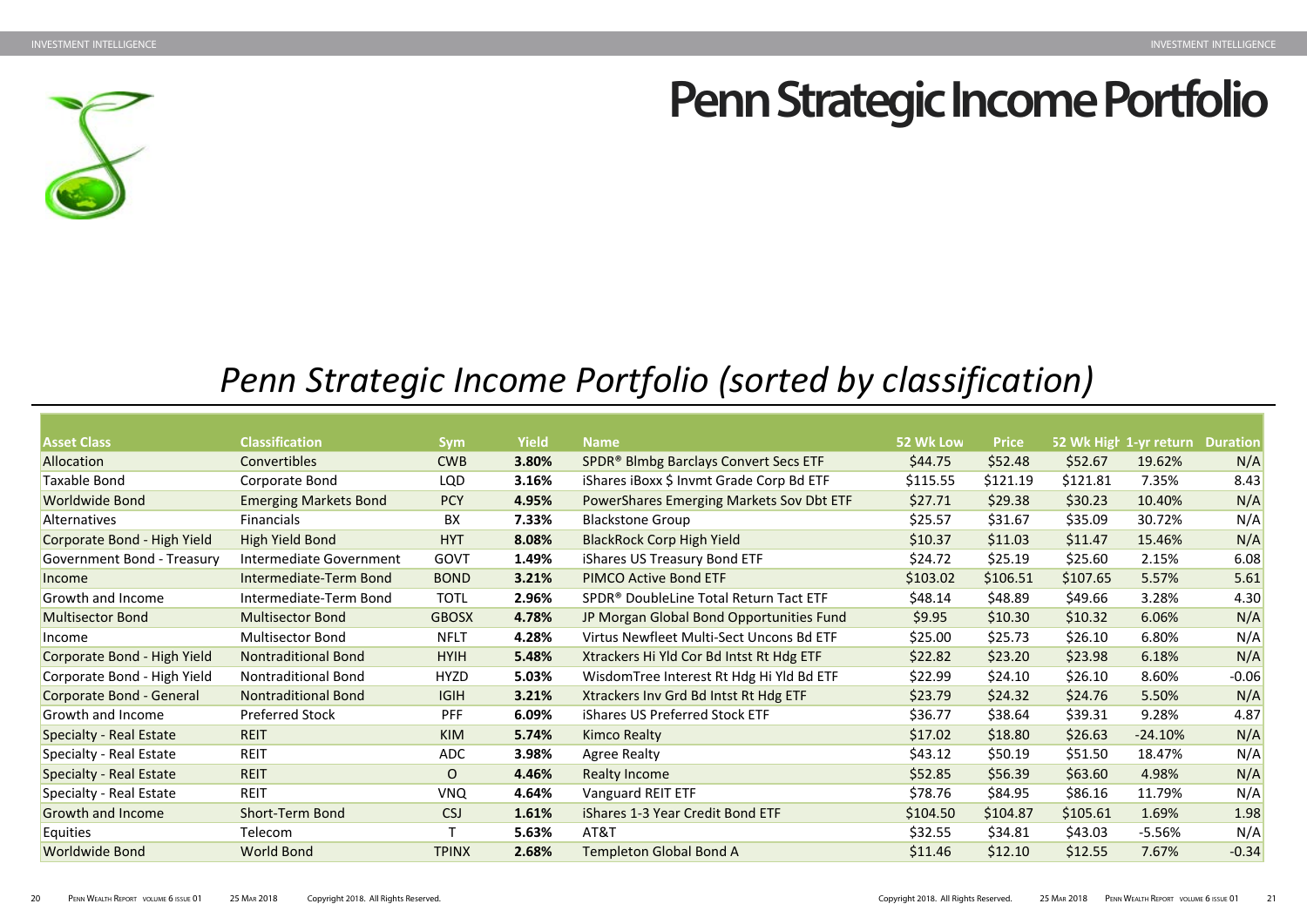# **Penn Dynamic Growth Strategy**

<span id="page-11-0"></span>

## *Penn Dynamic Growth Strategy (sorted by specialty)*



|                                      |               |                                                 |                 |               | <b>52 wk</b> |              |                             |                         |            |                               |
|--------------------------------------|---------------|-------------------------------------------------|-----------------|---------------|--------------|--------------|-----------------------------|-------------------------|------------|-------------------------------|
| <b>Specialty</b>                     | <b>Symbol</b> | <b>Name</b>                                     | <b>Function</b> | <b>Style</b>  | Low          | <b>Price</b> | <b>52 wk</b><br><b>High</b> | 1-year<br><b>Return</b> | <b>RSI</b> | <b>Notes</b>                  |
| Aerospace & Defense                  | <b>ITA</b>    | iShares US Aerospace & Defense ETF              | Satellite       | Industry      | \$140.20     | \$182.59     | \$184.60                    | 27.33%                  | 54         |                               |
| All-Cap Value                        | <b>RDIV</b>   | Oppenheimer Ultra Dividend Revenue ETF          | Satellite       | Strategy      | \$32.12      | \$35.03      | \$35.66                     | 7.34%                   | 62         |                               |
| Commodities                          | <b>DBC</b>    | PowerShares DB Commodity Tracking ETF           | Satellite       | Sector        | \$13.69      | \$16.32      | \$16.55                     | 9.33%                   | 63         | only in IRA accts to avoid K- |
| Consumer Staples                     | <b>XLP</b>    | Consumer Staples Select Sector SPDR® ETF        | Satellite       | Sector        | \$49.98      | \$54.98      | \$57.36                     | 9.88%                   | 59         |                               |
| <b>Currency Hedged Emerging Mkts</b> | <b>HEEM</b>   | iShares Currency Hedged MSCI Em Mkts ETF        | Satellite       | International | \$20.74      | \$26.85      | \$27.36                     | 27.36%                  | 51         |                               |
| Cybersecurity                        | <b>CIBR</b>   | First Trust NASDAQ Cybersecurity ETF            | Satellite       | Thematic      | \$19.29      | \$22.75      | \$22.78                     | 12.01%                  | 66         |                               |
| Foreign Large Blend                  | ESGD          | iShares MSCI EAFE ESG Optimized ETF             | Core            | International | \$54.09      | \$67.65      | \$68.07                     | 26.76%                  | 58         |                               |
| <b>Health Care</b>                   | <b>VHT</b>    | Vanguard Health Care ETF                        | Satellite       | Industry      | \$123.53     | \$153.02     | \$156.54                    | 20.74%                  | 53         |                               |
| <b>Inflation Protected</b>           | <b>TIP</b>    | iShares TIPS Bond ETF                           | Satellite       | Fixed Income  | \$110.90     | \$114.19     | \$115.46                    | 2.63%                   | 54         |                               |
| Intermediate-Term Taxable            | <b>BOND</b>   | PIMCO Active Bond ETF                           | Core            | Fixed Income  | \$103.02     | \$106.66     | \$107.65                    | 5.73%                   | 55         |                               |
| Large-Cap Blend                      | <b>PKW</b>    | PowerShares Buyback Achievers ETF               | Satellite       | Market Cap    | \$50.11      | \$56.24      | \$57.02                     | 10.82%                  | 49         |                               |
| Large-Cap Growth                     | <b>RPG</b>    | Guggenheim S&P 500 <sup>®</sup> Pure Growth ETF | Core            | Market Cap    | \$81.89      | \$105.71     | \$105.60                    | 24.99%                  | 64         |                               |
| Large-Cap Value-Low Vol              | SPLV          | PowerShares S&P 500 Low Volatility ETF          | Core            | Strategy      | \$40.25      | \$47.66      | \$47.39                     | 18.15%                  | 62         | Low volatility strategy       |
| Mid-Cap Blend                        | <b>NFO</b>    | Guggenheim Insider Sentiment ETF                | Satellite       | Market Cap    | \$48.87      | \$62.08      | \$62.24                     | 26.88%                  | 75         |                               |
| Mid-Cap Growth                       | <b>IWP</b>    | iShares Russell Mid-Cap Growth ETF              | Core            | Market Cap    | \$96.20      | \$119.05     | \$118.95                    | 21.15%                  | 66         |                               |
| Mid-Cap Value                        | <b>VOE</b>    | Vanguard Mid-Cap Value ETF                      | Core            | Market Cap    | \$96.33      | \$108.40     | \$108.06                    | 12.69%                  | 61         |                               |
| Momentum                             | <b>MTUM</b>   | iShares Edge MSCI USA Momentum Fctr ETF         | Satellite       | Strategy      | \$73.90      | \$102.42     | \$102.12                    | 35.30%                  | 63         |                               |
| Robotics & Al                        | <b>BOTZ</b>   | Global X Robotics & Artfcl Intllgnc ETF         | Satellite       | Thematic      | \$14.69      | \$24.70      | \$24.97                     | 63.32%                  | 71         |                               |
| Semiconductor                        | <b>XSD</b>    | SPDR® S&P Semiconductor ETF                     | Satellite       | Industry      | \$51.95      | \$73.77      | \$74.91                     | 32.67%                  | 62         |                               |
| Small Cap Growth                     | IJT           | iShares S&P Small-Cap 600 Growth ETF            | Core            | Market Cap    | \$143.99     | \$169.84     | \$170.29                    | 14.98%                  | 62         |                               |
| Technology                           | <b>XLK</b>    | Technology Select Sector SPDR® ETF              | Satellite       | Sector        | \$46.37      | \$64.72      | \$64.59                     | 36.52%                  | 71         |                               |
| <b>Utilities</b>                     | <b>XLU</b>    | Utilities Select Sector SPDR® ETF               | Satellite       | Sector        | \$46.04      | \$56.45      | \$57.23                     | 22.95%                  | 60         |                               |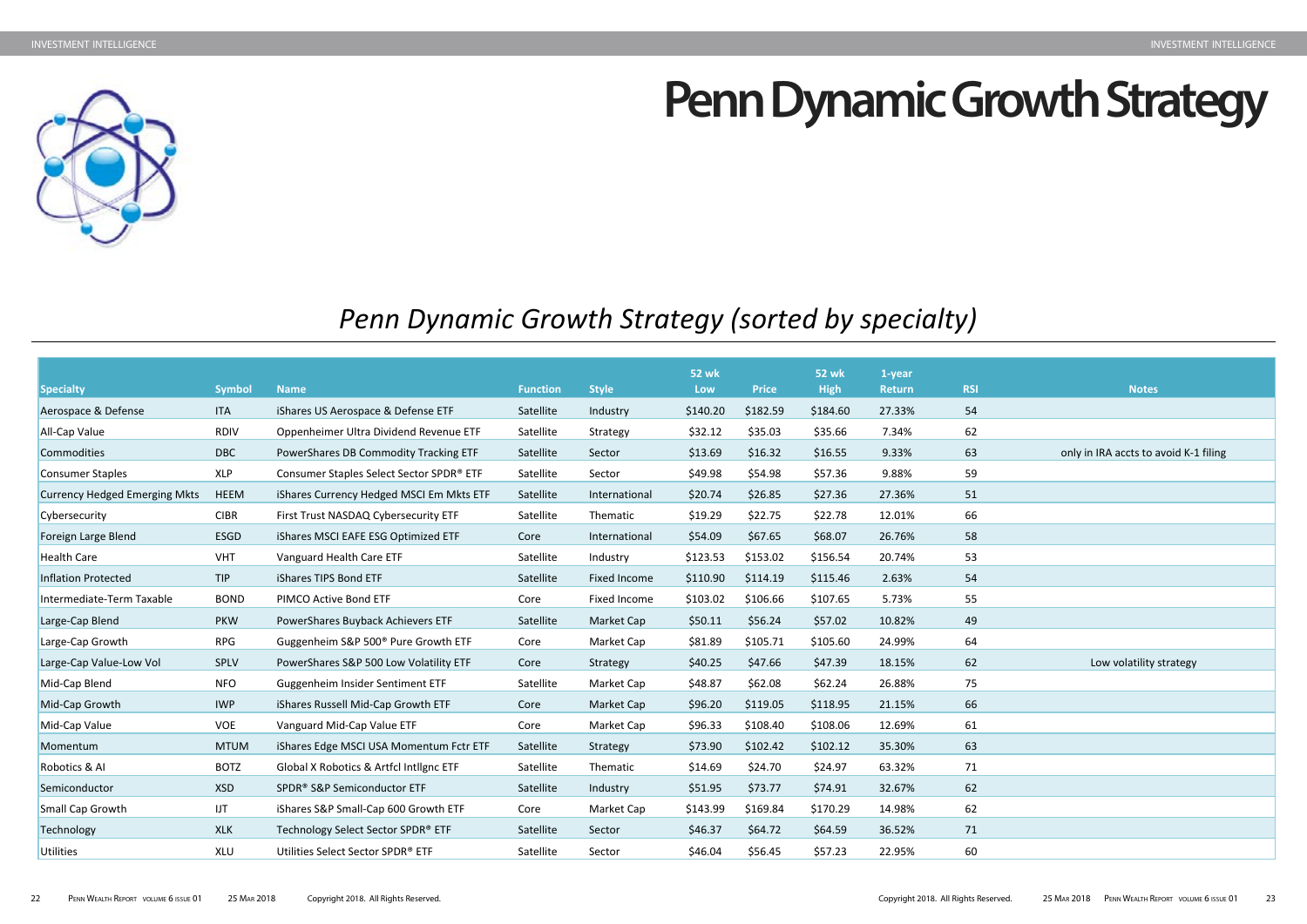# **Penn Global Leaders Club**

<span id="page-12-0"></span>

## *Penn Global Leaders Club (sorted by sector/industry)*

|                           |                                       |             |                                    | $1-Yr$   |              | $1-Yr$      | <b>Mkt Cap</b> | <b>Rev TTM</b> | <b>Prft Mgn</b> | Free \$ Flow | <b>PE</b> |
|---------------------------|---------------------------------------|-------------|------------------------------------|----------|--------------|-------------|----------------|----------------|-----------------|--------------|-----------|
| Sector                    | <b>Industry</b>                       |             | <b>Symbol Company</b>              | Low      | <b>Price</b> | <b>High</b> | (SM)           | (SM)           | <b>TTM</b>      | TTM (\$M)    | Ratio     |
| <b>Basic Materials</b>    | Chemicals                             | EMN         | <b>Eastman Chemical</b>            | \$73.52  | \$91.14      | 94.96       | \$13,100       | 9,375          | 10.76%          | \$712        | 13        |
| Consumer Cyclical         | <b>Apparel Manufacturing</b>          | <b>PVH</b>  | <b>PVH</b>                         | \$84.53  | \$135.47     | 136.84      | \$10,489       | 8,411          | 4.96%           | \$449        | 26        |
| <b>Consumer Cyclical</b>  | <b>Auto Manufacturers</b>             |             | Ford Motor                         | \$10.47  | \$12.10      | 13.27       | \$48,065       | 154,104        | 2.86%           | \$10,673     | 11        |
| <b>Consumer Cyclical</b>  | Footwear & Accessories                | <b>NKE</b>  | <b>Nike</b>                        | \$50.06  | \$59.32      | 60.53       | \$96,782       | 34,359         | 11.47%          | \$2,329      | 25        |
| <b>Consumer Cyclical</b>  | Home Furnishings & Fixtures           | <b>FBHS</b> | <b>Fortune Brands Home</b>         | \$53.15  | \$64.68      | 68.82       | \$9,818        | 5,202          | 8.62%           | \$484        | 23        |
| Consumer Cyclical         | Home Improvement Stores               | HD          | Home Depot                         | \$128.68 | \$172.33     | 173.10      | \$201,238      | 99,228         | 8.66%           | \$9,775      | 24        |
| <b>Consumer Cyclical</b>  | Restaurants                           | <b>MCD</b>  | McDonald's                         | \$117.71 | \$169.11     | 170.92      | \$134,812      | 23,509         | 24.19%          | \$3,372      | 24        |
| <b>Consumer Cyclical</b>  | Rubber & Plastics                     | GT          | Goodyear Tire & Rubber             | \$28.81  | \$30.67      | 37.20       | \$7,555        | 15,047         | 6.67%           | \$92         | 8         |
| <b>Consumer Cyclical</b>  | <b>Specialty Retail</b>               | AAP         | <b>Advance Auto Parts</b>          | \$78.81  | \$89.23      | 177.83      | \$6,594        | 9,420          | 3.75%           | \$259        | 19        |
| <b>Consumer Defensive</b> | <b>Discount Stores</b>                | DG          | <b>Dollar General</b>              | \$65.97  | \$86.28      | 88.13       | \$23,577       | 22,767         | 5.38%           | \$991        | 20        |
| <b>Consumer Defensive</b> | <b>Discount Stores</b>                | <b>WMT</b>  | <b>Wal-Mart Stores</b>             | \$65.28  | \$96.62      | 100.13      | \$288,623      | 495,012        | 2.31%           | \$18,878     | 26        |
| <b>Consumer Defensive</b> | <b>Grocery Stores</b>                 | KR          | Kroger                             | \$19.69  | \$22.98      | 36.44       | \$20,441       | 118,050        | 1.32%           | \$1,390      | 14        |
| <b>Consumer Defensive</b> | Packaged Foods                        | GIS         | <b>General Mills</b>               | \$49.65  | \$53.65      | 64.06       | \$30,491       | 15,481         | 10.68%          | \$1,886      | 19        |
| Energy                    | Oil & Gas E&P                         | <b>COP</b>  | ConocoPhillips                     | \$42.27  | \$50.47      | 54.22       | \$60,338       | 31,102         | $-7.94%$        | \$1,966      | N/A       |
| <b>Energy</b>             | Oil & Gas Integrated                  | <b>CVX</b>  | Chevron                            | \$102.55 | \$116.51     | 120.89      | \$221,296      | 135,603        | 4.79%           | \$4,376      | 34        |
| Energy                    | Oil & Gas Integrated                  | <b>XOM</b>  | <b>Exxon Mobil</b>                 | \$76.05  | \$81.42      | 93.22       | \$344,985      | 253,344        | 5.14%           | \$15,263     | 27        |
| <b>Financial Services</b> | <b>Banks - Global</b>                 | <b>RY</b>   | Royal Bank of Canada               | \$64.82  | \$79.63      | 80.98       | \$115,697      | 29,532         | 28.46%          | \$30,584     | 14        |
| <b>Financial Services</b> | <b>Credit Services</b>                | $\vee$      | Visa                               | \$75.17  | \$111.97     | 112.91      | \$254,038      | 18,358         | 36.49%          | \$8,501      | 40        |
| Healthcare                | Biotechnology                         | <b>AMGN</b> | Amgen                              | \$138.83 | \$170.12     | 191.10      | \$123,492      | 23,012         | 35.54%          | \$10,428     | 15        |
| Healthcare                | Biotechnology                         | <b>CELG</b> | Celgene                            | \$94.55  | \$104.50     | 147.17      | \$82,275       | 12,495         | 27.36%          | \$4,528      | 25        |
| Healthcare                | Biotechnology                         | GILD        | <b>Gilead Sciences</b>             | \$63.76  | \$72.46      | 86.27       | \$94,652       | 27,478         | 42.22%          | \$11,767     | 8         |
| Healthcare                | Drug Manufacturers - Major            | <b>BMY</b>  | <b>Bristol-Myers Squibb</b>        | \$46.01  | \$61.43      | 66.10       | \$100,542      | 20,570         | 20.56%          | \$4,221      | 24        |
| Healthcare                | Drug Manufacturers - Major            | JNJ         | Johnson & Johnson                  | \$109.32 | \$138.01     | 144.35      | \$370,767      | 74,361         | 21.28%          | \$18,472     | 24        |
| Healthcare                | Drug Manufacturers - Major            | SNY         | Sanofi                             | \$38.45  | \$46.10      | 50.65       | \$116,000      | 40,249         | 24.62%          | N/A          | 12        |
| Healthcare                | <b>Medical Devices</b>                | <b>ABT</b>  | <b>Abbott Laboratories</b>         | \$37.38  | \$56.13      | 56.69       | \$97,700       | 25,134         | 8.37%           | \$3,991      | 44        |
| Healthcare                | Medical Instruments & Supplies        | <b>BAX</b>  | <b>Baxter International</b>        | \$43.13  | \$64.12      | 65.70       | \$34,935       | 10,432         | 9.88%           | \$1,426      | 34        |
| Healthcare                | Medical Instruments & Supplies        | <b>STE</b>  | <b>STERIS</b>                      | \$64.37  | \$88.48      | 93.39       | \$7,525        | 2,570          | 5.59%           | \$279        | 53        |
| Industrials               | Aerospace & Defense                   | ΒA          | <b>Boeing</b>                      | \$148.32 | \$265.88     | 267.62      | \$158,352      | 91,310         | 7.33%           | \$11,238     | 24        |
| Industrials               | Aerospace & Defense                   | <b>RTN</b>  | Raytheon                           | \$137.70 | \$186.06     | 190.25      | \$53,788       | 24,789         | 8.69%           | \$1,657      | 25        |
| Industrials               | Aerospace & Defense                   | <b>UTX</b>  | <b>United Technologies</b>         | \$106.85 | \$116.91     | 124.79      | \$93,361       | 58,816         | 8.79%           | \$2,662      | 18        |
| Industrials               | Airlines                              | <b>UAL</b>  | <b>United Continental Holdings</b> | \$56.51  | \$59.43      | 83.04       | \$17,606       | 37,350         | 5.22%           | N/A          |           |
| Industrials               | <b>Business Equipment</b>             | KNL         | Knoll                              | \$16.57  | \$20.77      | 28.40       | \$1,025        | 1,110          | 6.21%           | \$24         | 15        |
| Industrials               | Diversified Industrials               | HON         | Honeywell International            | \$112.17 | \$149.66     | 150.43      | \$114,014      | 39,676         | 12.85%          | \$4,877      | 23        |
| Industrials               | <b>Engineering &amp; Construction</b> | JCI         | Johnson Controls                   | \$34.51  | \$36.91      | 46.17       | \$34,158       | 30,172         | 5.34%           | $-51,331$    | N/A       |
| Industrials               | Railroads                             | <b>UNP</b>  | <b>Union Pacific</b>               | \$100.10 | \$118.25     | 119.71      | \$93,083       | 20,958         | 21.84%          | \$4,176      | 21        |
| Technology                | <b>Electronic Components</b>          | GLW         | Corning                            | \$23.48  | \$31.85      | 32.33       | \$27,679       | 9,955          | 24.98%          | \$966        | 14        |
| Technology                | <b>Electronics Distribution</b>       | <b>AVT</b>  | Avnet                              | \$35.67  | \$40.16      | 51.50       | \$4,856        | 17,983         | 2.86%           | $-5609$      | 10        |
| Technology                | Semiconductors                        | <b>INTC</b> | Intel                              | \$33.23  | \$44.75      | 47.30       | \$209,430      | 62,082         | 22.31%          | \$11,780     | 16        |
| Technology                | Software - Infrastructure             | CA          | CA                                 | \$30.01  | \$32.63      | 36.54       | \$13,657       | 4,078          | 17.83%          | \$1,180      | 19        |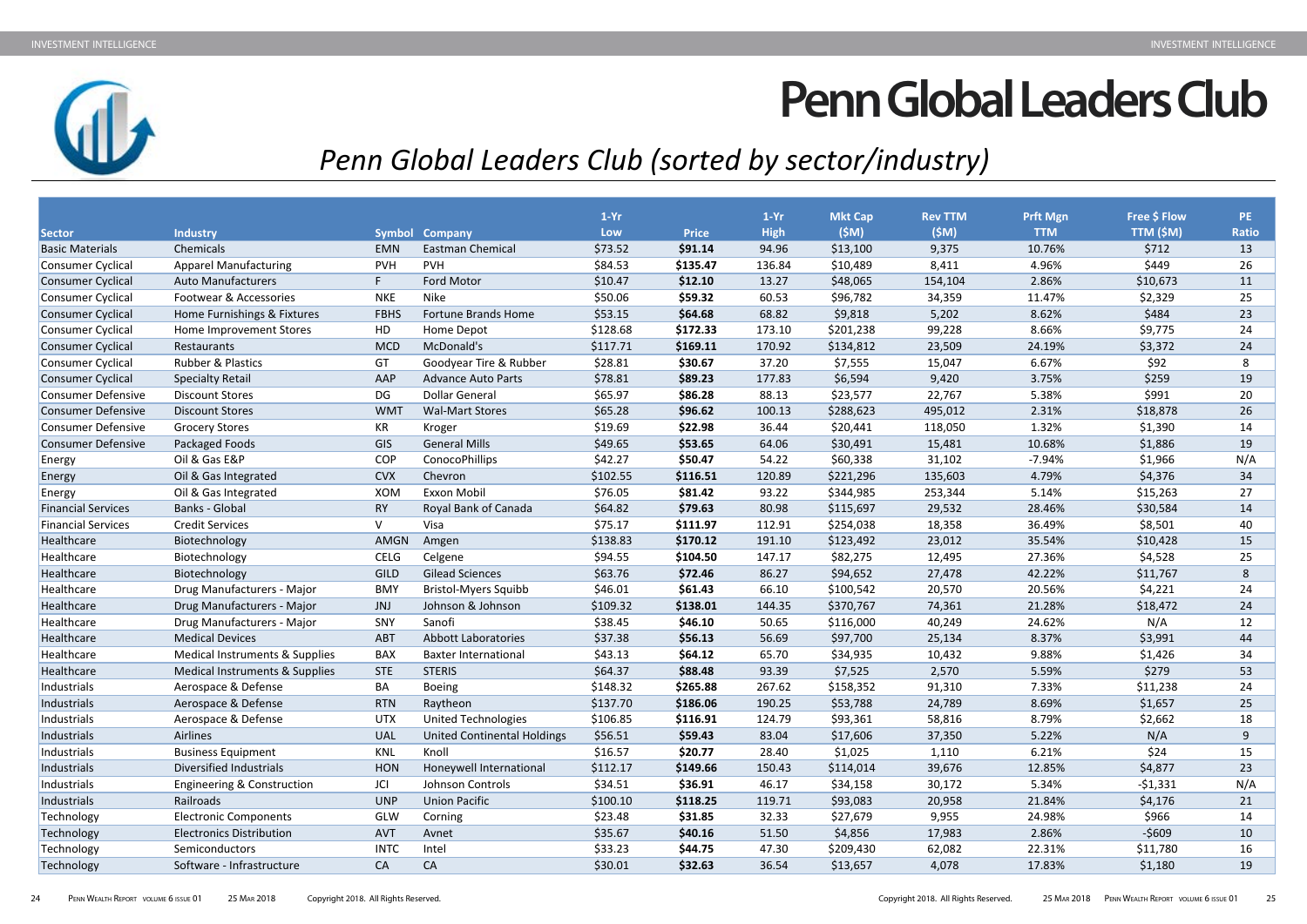# **Penn Intrepid Trading Platform**

<span id="page-13-0"></span>

## *Penn Intrepid Trading Platform (sorted by company name)*

| <b>Symbol</b> | <b>Company</b>                   | <b>Industry</b>                               | <b>52 wk</b><br>Low | <b>Price</b> | <b>52 wk</b><br><b>High</b> | <b>Mkt Cap</b><br>(\$M) | <b>Rev TTM</b><br>(SM) | <b>Profit Mgn</b><br><b>TTM</b> | <b>FCF TTM</b><br>(SM) | PE. |
|---------------|----------------------------------|-----------------------------------------------|---------------------|--------------|-----------------------------|-------------------------|------------------------|---------------------------------|------------------------|-----|
| <b>ABMD</b>   | Abiomed                          | <b>Medical Devices</b>                        | \$103.53            | \$199.74     | \$200.00                    | \$8,832                 | \$505                  | 18.27%                          | \$93                   | 98  |
| ADC           | <b>Agree Realty</b>              | REIT - Retail                                 | \$43.12             | \$50.19      | \$51.50                     | \$1,466                 | \$110                  | 49.26%                          | $-5267$                | 25  |
| <b>AOBC</b>   | <b>American Outdoor Brands</b>   | Aerospace & Defense                           | \$12.87             | \$13.28      | \$24.60                     | \$717                   | \$825                  | 10.96%                          | \$24                   | 8   |
| <b>BBY</b>    | Best Buy Co                      | <b>Specialty Retail</b>                       | \$41.67             | \$57.00      | \$63.32                     | \$17,054                | \$40,270               | 3.09%                           | \$1,727                | 14  |
| <b>DKS</b>    | <b>Dick's Sporting Goods</b>     | <b>Specialty Retail</b>                       | \$23.88             | \$27.86      | \$62.80                     | \$2,992                 | \$8,410                | 3.54%                           | \$190                  | 10  |
| <b>ERJ</b>    | Embraer                          | Aerospace & Defense                           | \$17.58             | \$19.39      | \$24.95                     | \$3,553                 | \$6,134                | 6.63%                           | $-5487$                | 9   |
| <b>GMED</b>   | <b>Globus Medical</b>            | <b>Medical Devices</b>                        | \$21.26             | \$37.08      | \$38.04                     | \$3,574                 | \$612                  | 17.54%                          | \$113                  | 34  |
| HF            | <b>HFF</b>                       | <b>Real Estate Services</b>                   | \$25.79             | \$45.72      | \$46.45                     | \$1,764                 | \$580                  | 15.21%                          | \$103                  | 20  |
| <b>INCR</b>   | <b>INC Research Holdings</b>     | Diagnostics & Research                        | \$33.60             | \$37.05      | \$61.10                     | \$3,866                 | \$2,001                | $-4.29%$                        | \$81                   | neg |
| <b>LGND</b>   | <b>Ligand Pharmaceuticals</b>    | Biotechnology                                 | \$95.08             | \$133.71     | \$149.31                    | \$2,822                 | \$129                  | 12.76%                          | \$83                   | 194 |
| <b>ORBK</b>   | Orbotech                         | <b>Scientific &amp; Technical Instruments</b> | \$28.01             | \$56.28      | \$56.44                     | \$2,701                 | \$859                  | 11.89%                          | \$69                   | 27  |
| <b>PLAB</b>   | Photronics                       | Semiconductor Equipment & Materials           | \$7.55              | \$9.45       | \$12.10                     | \$651                   | \$437                  | 2.97%                           | \$60                   | 50  |
| <b>LUV</b>    | <b>Southwest Airlines</b>        | <b>Airlines</b>                               | \$44.70             | \$55.14      | \$64.39                     | \$32,719                | \$20,973               | 10.12%                          | \$1,646                | 16  |
| <b>LUV</b>    | <b>Southwest Airlines</b>        | Airlines                                      | \$44.70             | \$55.14      | \$64.39                     | \$32,719                | \$20,973               | 10.12%                          | \$1,646                | 16  |
| <b>SYMC</b>   | Symantec                         | Software - Application                        | \$23.34             | \$28.56      | \$34.20                     | \$17,707                | \$4,571                | $-5.29%$                        | \$779                  | neg |
| <b>TEVA</b>   | <b>Teva Pharmaceutical Indus</b> | Drug Manufacturers - Specialty & Generic      | \$10.85             | \$13.70      | \$38.49                     | \$13,919                | \$23,418               | -24.35%                         | \$2,813                | neg |
| <b>TRN</b>    | <b>Trinity Industries</b>        | Railroads                                     | \$25.01             | \$34.04      | \$35.97                     | \$5,167                 | \$3,860                | 6.00%                           | \$87                   | 23  |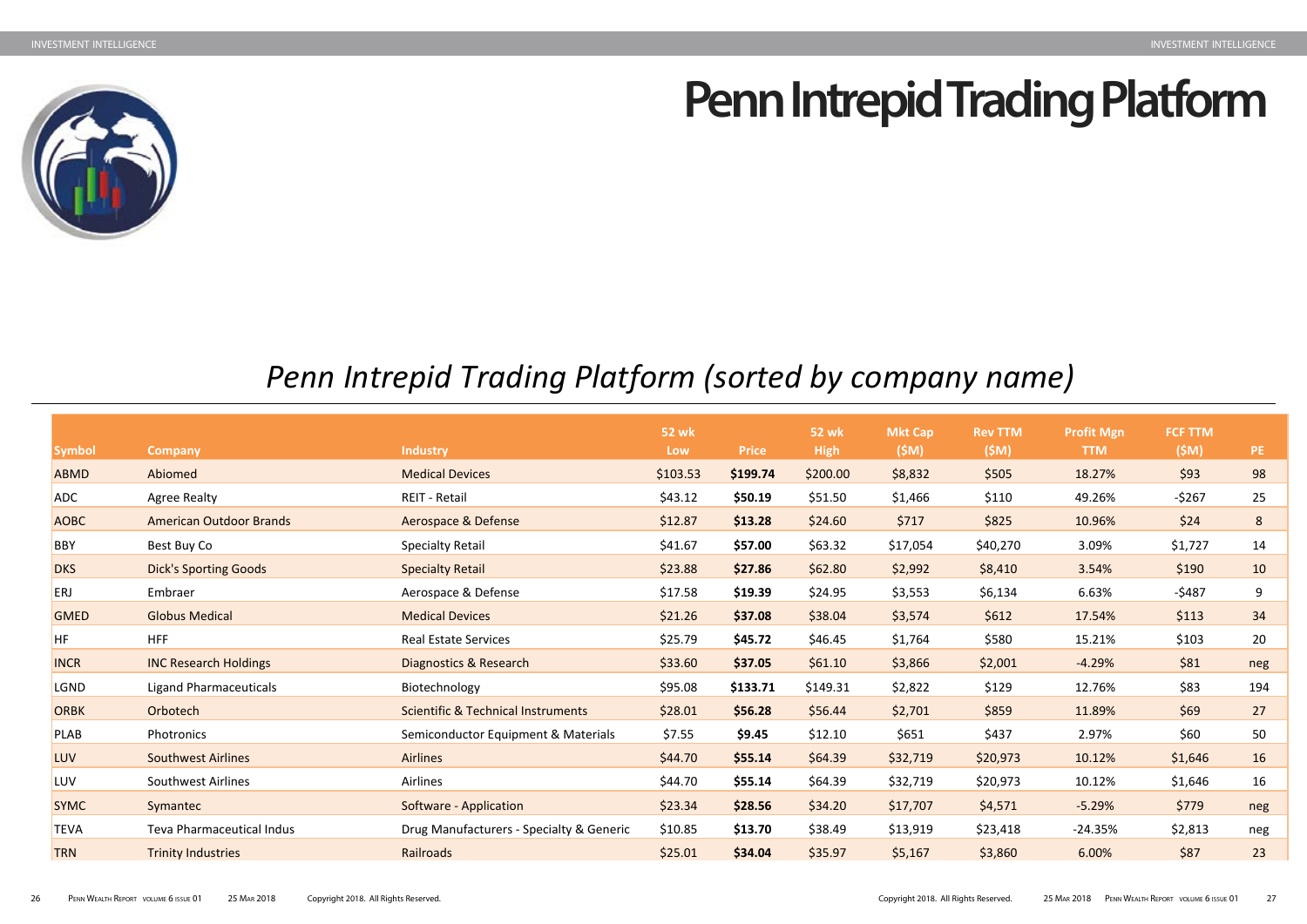# **Penn New Frontier Fund**

<span id="page-14-0"></span>

## *Penn New Frontier Fund (sorted by industry)*

|               |                                  |              | <b>Mkt Cap</b> | <b>Rev TTM</b> | <b>Profit Mgn</b> | Free \$ Flow |                 |                                               |
|---------------|----------------------------------|--------------|----------------|----------------|-------------------|--------------|-----------------|-----------------------------------------------|
| <b>Symbol</b> | <b>Company</b>                   | <b>Price</b> | (SM)           | (SM)           | <b>TTM</b>        | TTM (\$M)    | <b>PE Ratio</b> | <b>Industry</b>                               |
| <b>AJRD</b>   | Aerojet Rocketdyne Hldgs         | \$30.42      | \$2,285        | 1,881          | 3.24%             | \$108        | 36              | Aerospace & Defense                           |
| <b>OA</b>     | <b>Orbital ATK</b>               | \$132.45     | \$7,641        | 4,688          | 6.68%             | \$350        | 24              | Aerospace & Defense                           |
| <b>BIIB</b>   | <b>Biogen</b>                    | \$308.97     | \$65,340       | 11,839         | 29.44%            | \$2,699      | 19              | Biotechnology                                 |
| <b>LGND</b>   | <b>Ligand Pharmaceuticals</b>    | \$133.71     | \$2,822        | 129            | 12.76%            | \$83         | 194             | Biotechnology                                 |
| <b>NKTR</b>   | <b>Nektar Therapeutics</b>       | \$52.59      | \$8,281        | 250            | $-42.08%$         | $-562$       | N/A             | Biotechnology                                 |
| <b>VRTX</b>   | <b>Vertex Pharmaceuticals</b>    | \$146.55     | \$37,063       | 2,296          | 8.53%             | \$531        | 188             | Biotechnology                                 |
| <b>TEVA</b>   | <b>Teva Pharmaceutical Indus</b> | \$13.70      | \$13,919       | 23,418         | $-24.35%$         | \$2,813      | N/A             | Drug Manufacturers - Specialty & Generic      |
| <b>GLW</b>    | Corning                          | \$31.85      | \$27,679       | 9,955          | 24.98%            | \$966        | 14              | <b>Electronic Components</b>                  |
| <b>ARW</b>    | <b>Arrow Electronics</b>         | \$78.87      | \$6,938        | 25,622         | 2.00%             | \$29         | 14              | <b>Electronics Distribution</b>               |
| <b>CTSH</b>   | <b>Cognizant Tech Solns</b>      | \$72.27      | \$42,639       | 14,444         | 13.42%            | \$1,860      | 22              | <b>Information Technology Services</b>        |
| <b>EPAM</b>   | <b>EPAM Systems</b>              | \$106.78     | \$5,639        | 1,365          | 9.41%             | \$151        | 45              | <b>Information Technology Services</b>        |
| <b>ORBK</b>   | Orbotech                         | \$56.28      | \$2,701        | 859            | 11.89%            | \$69         | 27              | <b>Scientific &amp; Technical Instruments</b> |
| <b>PLAB</b>   | Photronics                       | \$9.45       | \$651          | 437            | 2.97%             | \$60         | 50              | Semiconductor Equipment & Materials           |
| <b>AVGO</b>   | <b>Broadcom</b>                  | \$282.38     | \$115,205      | 16,928         | 3.12%             | \$4,915      | 252             | <b>Semiconductors</b>                         |
| <b>HIMX</b>   | Himax Technologies               | \$13.06      | \$2,248        | 708            | 1.25%             | \$42         | 237             | <b>Semiconductors</b>                         |
| <b>CVLT</b>   | CommVault Systems                | \$54.90      | \$2,536        | 673            | 0.28%             | \$78         | 1,405           | Software - Application                        |
| <b>FTNT</b>   | Fortinet                         | \$41.91      | \$7,288        | 1,441          | 5.93%             | \$399        | 87              | Software - Application                        |
| <b>SYMC</b>   | Symantec                         | \$28.56      | \$17,707       | 4,571          | $-5.29%$          | \$779        | N/A             | Software - Application                        |